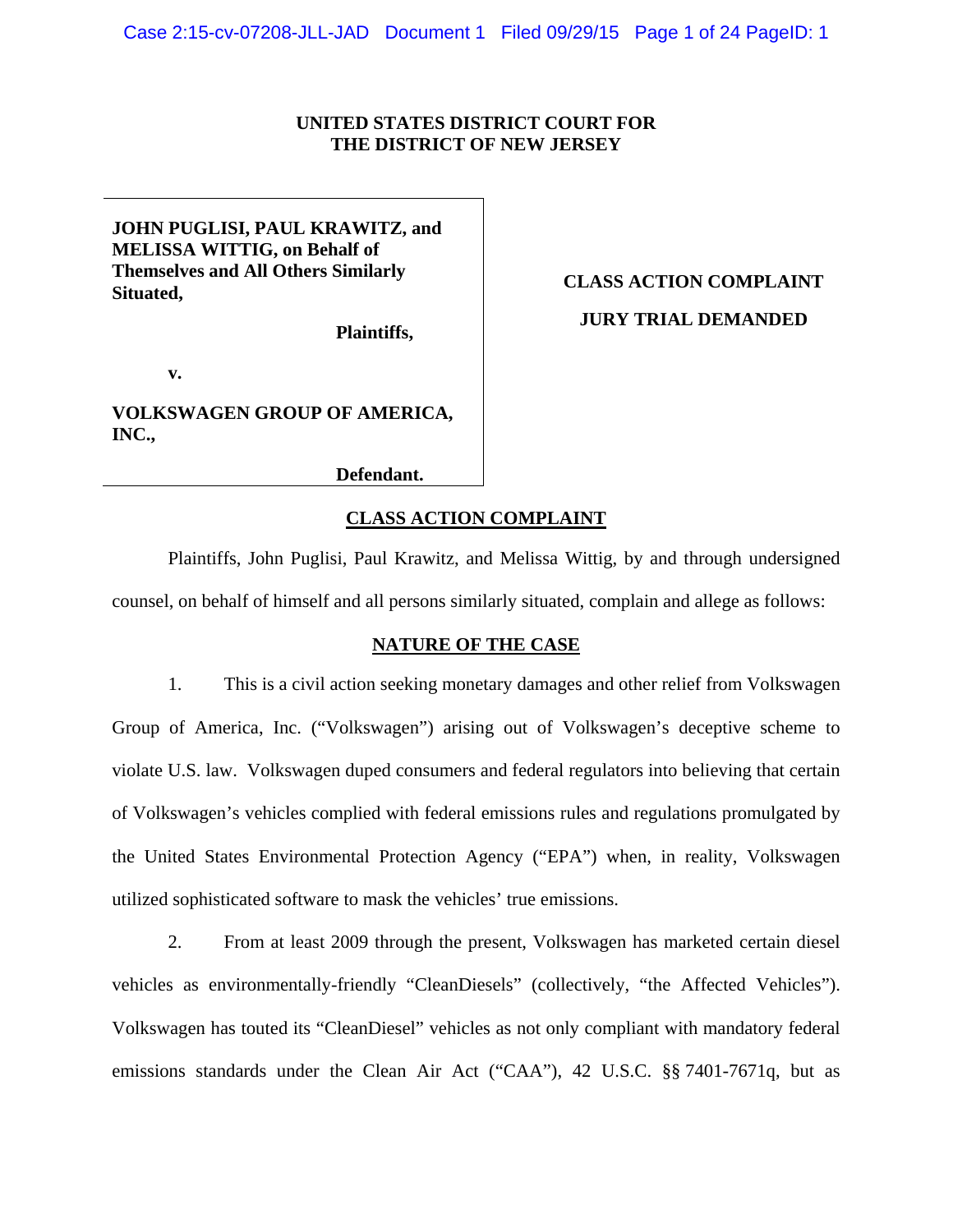## Case 2:15-cv-07208-JLL-JAD Document 1 Filed 09/29/15 Page 2 of 24 PageID: 2

possessing a superior combination of low-environmental impact and performance, which Volkswagen used to justify a price premium.

3. Volkswagen's claims of low-environmental impact and performance, or even minimum compliance with federal emissions standards, were false. On September 18, 2015, the EPA issued a Notice of Violation ("NOV") to Volkswagen declaring that Volkswagen "manufactured and installed defeat devices in certain model year 2009 through 2015 diesel lightweight duty vehicles[.]" *See* Ex. A. "These defeat devices bypass, defeat, or render inoperative elements of the vehicles' emission control system that exist to comply with [Clean Air Act ("CAA"), 42 U.S.C. §§ 7401-7671q] emission standards. Therefore, [Volkswagen] violated section 203(a)(3)(B) of the CAA, 42 U.S.C. § 7522(a)(3)(B)." *Id.*

4. In other words, Volkswagen installed software "that sense when the vehicle was being tested for compliance with EPA emissions standards," and caused a fraudulent, compliant result to be registered. *Id.* In reality, the Affected Vehicles were not compliant with EPA emissions standards at all. For instance, the Affected Vehicles' emissions of nitrogen oxides ("NOx") are actually up to *40 times higher* than EPA-compliant levels. *Id.*

5. As a result of Volkswagen's unfair, deceptive, and/or fraudulent misrepresentations or omissions, hundreds of thousands of unsuspecting consumers purchased or leased – at a premium – an Affected Vehicle that did not comply with federal emissions requirements. Plaintiffs are such consumers. Had Plaintiffs and other Class members known that Volkswagen fraudulently employed a "defeat device" to fake EPA emissions test results at the time they purchased or leased an Affected Vehicle, they would not have purchased or leased those vehicles, or would have paid substantially less for the vehicles than they did. Even if Volkswagen initiates a recall (which it has not yet done), Plaintiffs and other Class members will be required to spend greater sums on fuel and will not obtain the represented efficiency or performance characteristics of their purchased or leased vehicles. Not only that, but the Affected

- 2 -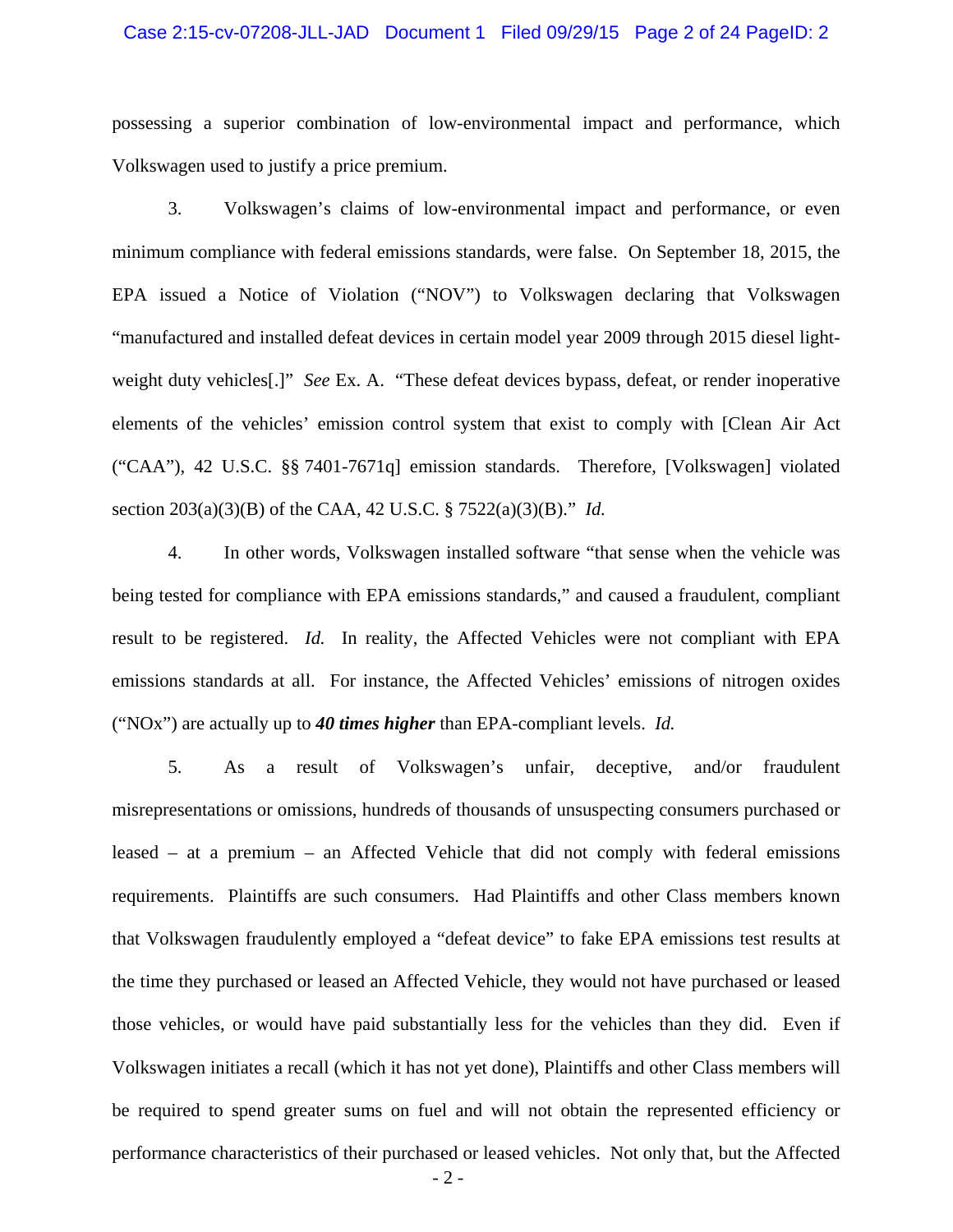Vehicles certainly will be worth less in the aftermarket due to the decrease in efficiency and performance.

# **JURISDICTION AND VENUE**

6. This Court has original jurisdiction of this action under the Class Action Fairness Act of 2005. Pursuant to 28 U.S.C. §§ 1332(d), this Court has original jurisdiction because the aggregate claims of the putative Class exceed \$5 million, exclusive of interest and costs, and at least one of the members of the proposed classes is a citizen of a different state than Volkswagen. This Court also has jurisdiction pursuant to 15 U.S.C. § 2301 by virtue of 28 U.S.C. § 2301(3).

7. Venue is proper in this district pursuant to 28 U.S.C. § 1391 because Volkswagen is subject to personal jurisdiction here and regularly conducts business in the District of New Jersey, is incorporated under the laws of New Jersey, and because on information and belief a substantial part of the events or omissions giving rise to the claims asserted herein occurred in this district.

# **THE PARTIES**

- 8. Plaintiff, John Puglisi, is a resident and citizen of Ocean County, New Jersey.
- 9. Plaintiff, Paul Krawitz, is a resident and citizen of Escambia County, Florida.
- 10. Plaintiff, Melissa Wittig, is a resident and citizen of Wharton County, Texas.

11. Defendant Volkswagen Group of America, Inc. ("Volkswagen") is a New Jersey corporation, and maintains its principal place of business located at 2200 Ferdinand Porsche Dr., Herndon, Virginia. Volkswagen regularly conducts business in New Jersey and elsewhere. It has specific, as well as general and systematic, contacts in New Jersey.

12. Volkswagen manufactures, distributes, sells, leases, and warrants the Affected Vehicles (among others) under the Volkswagen and Audi brand names throughout the United States.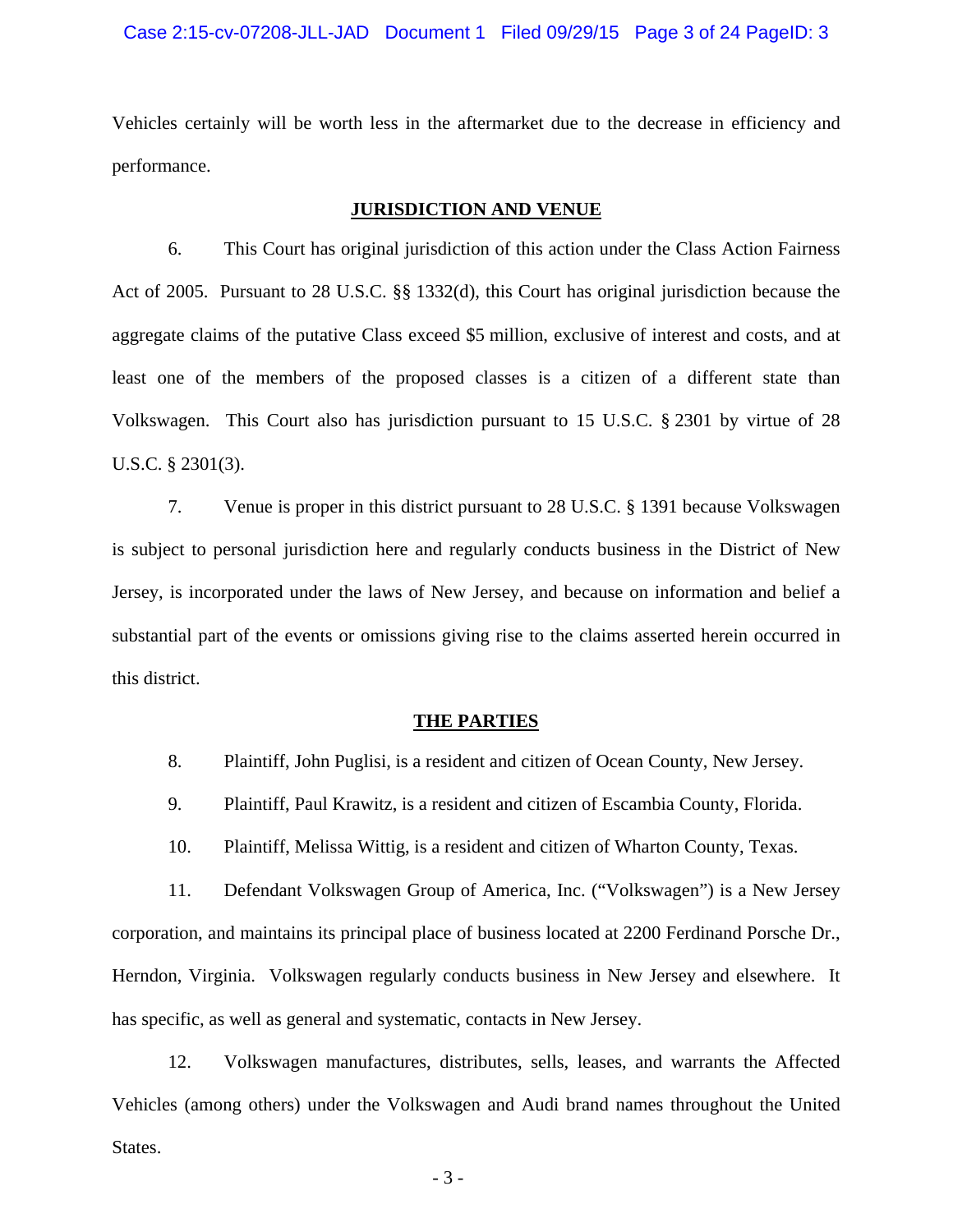# **COMMON FACTUAL ALLEGATIONS**

# **A. Overview of Federal Emissions Requirements**

13. Among the emissions subjected to EPA requirements under the CAA are a vehicle's emission of nitrogen oxides (NOx) during normal operation. NOx can be dangerous to human health and have been linked with ozone depletion and other deleterious environmental effects. The CAA and the regulations promulgated thereunder aim to protect human health and the environment by reducing emissions of NOx and other pollutants from motor vehicles.

14. To enforce the CAA, the EPA administers a certification program that requires every vehicle sold in the United States to receive a certificate of conformity, which attests that the vehicle's emissions meet federal emissions requirements.

15. Part of the application process to attain a certificate of conformity requires an applicant to identify and explain any system or device that may reduce the effectiveness of a vehicle's emission control system. 40 C.F.R. § 86.1844-01(d)(11).

16. A "defeat device" (as used herein, a "device" includes a "system") is an auxiliary emission control device "that reduces the effectiveness of the emission control system under conditions which may reasonably be expected to be encountered in normal vehicle operation and use[.]" 40 C.F.R. § 86.1803-01.

17. Because defeat devices circumvent the very purpose of the CAA and regulations promulgated thereunder, it is a violation of federal law to manufacture, sell, or install them in vehicles. *See* 42 U.S.C. § 7522(a)(3)(B); 40 C.F.R. § 86.1854-12(a)(3)(ii). Consequently, vehicles equipped with such devices cannot be certified under the EPA's regulations, and cannot be sold in the United States. *See* 42 U.S.C. §§ 7522(a); 40 C.F.R. § 86-1854-12(a).

# **B. Volkswagen's Deceptive Scheme To Flout Federal Emissions Requirements**

18. Beginning at least as early as 2009, Volkswagen marketed a number of fourcylinder vehicles equipped with diesel engines as "eco-friendly and fuel-efficient vehicles"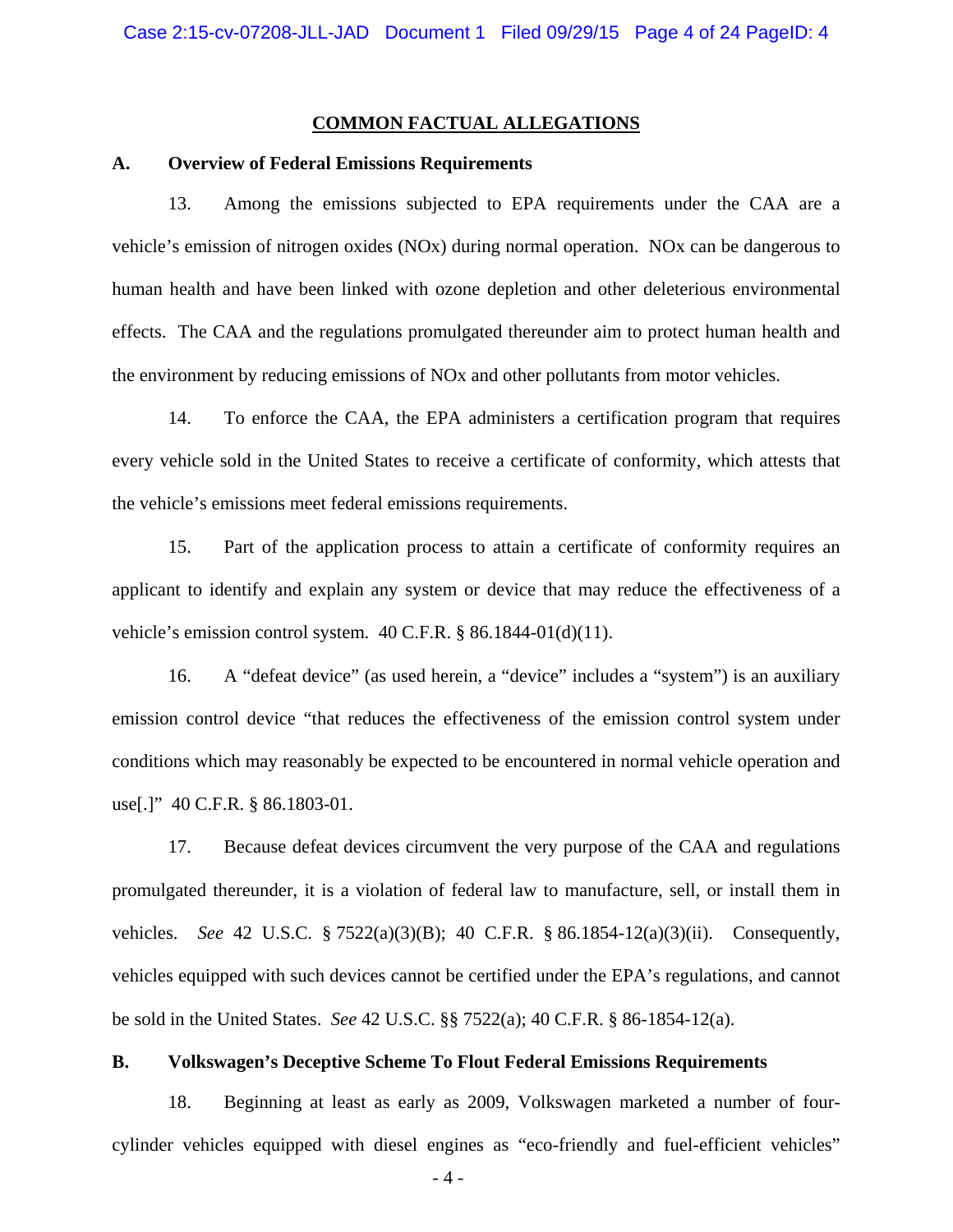## Case 2:15-cv-07208-JLL-JAD Document 1 Filed 09/29/15 Page 5 of 24 PageID: 5

(collectively, the "Affected Vehicles"). Volkswagen asserted that these vehicles were highly rated according to strict EPA emissions standards.

19. Because these "green" Affected Vehicles featured supposedly unique or superior efficiency and performance characteristics, Volkswagen charged a premium for these vehicles over comparable models that did not share these purported characteristics. And, of course, Volkswagen represented that all of the Affected Vehicles were certified in accordance with EPA emissions standards.

20. Volkswagen's representations were false. Contrary to its clear and express representations, the Affected Vehicles did not possess superior eco-friendly or related performance characteristics. Volkswagen omitted the material fact that it developed and secretly installed software that masked the Affected Vehicles' true emissions in normal operating conditions. Thus, the software constituted a defeat device under the CAA. In essence, Volkswagen faked the Affected Vehicles' emissions results to obtain certificates of conformity and the right to sell the vehicles in the United States, and then went ahead and touted those faked emissions results as justification to charge a premium in the marketplace.

#### **C. Plaintiffs Fall Victim to Volkswagen's Scheme**

21. Plaintiff, John Puglisi, purchased a 2012 Volkswagen Passat TDI, in or about 2012.

22. Plaintiff, Paul Krawitz, purchased a 2015 Volkswagen Passat TDI in or about 2015.

23. Plaintiff, Melissa Wittig, purchased a 2014 Volkswagen Passat TDI, in or about June 2014.

24. At the time of purchase, Volkswagen knew or had reason to know that the vehicles Plaintiffs were buying were equipped with defeat devices, but did not disclose this to Plaintiffs.

- 5 -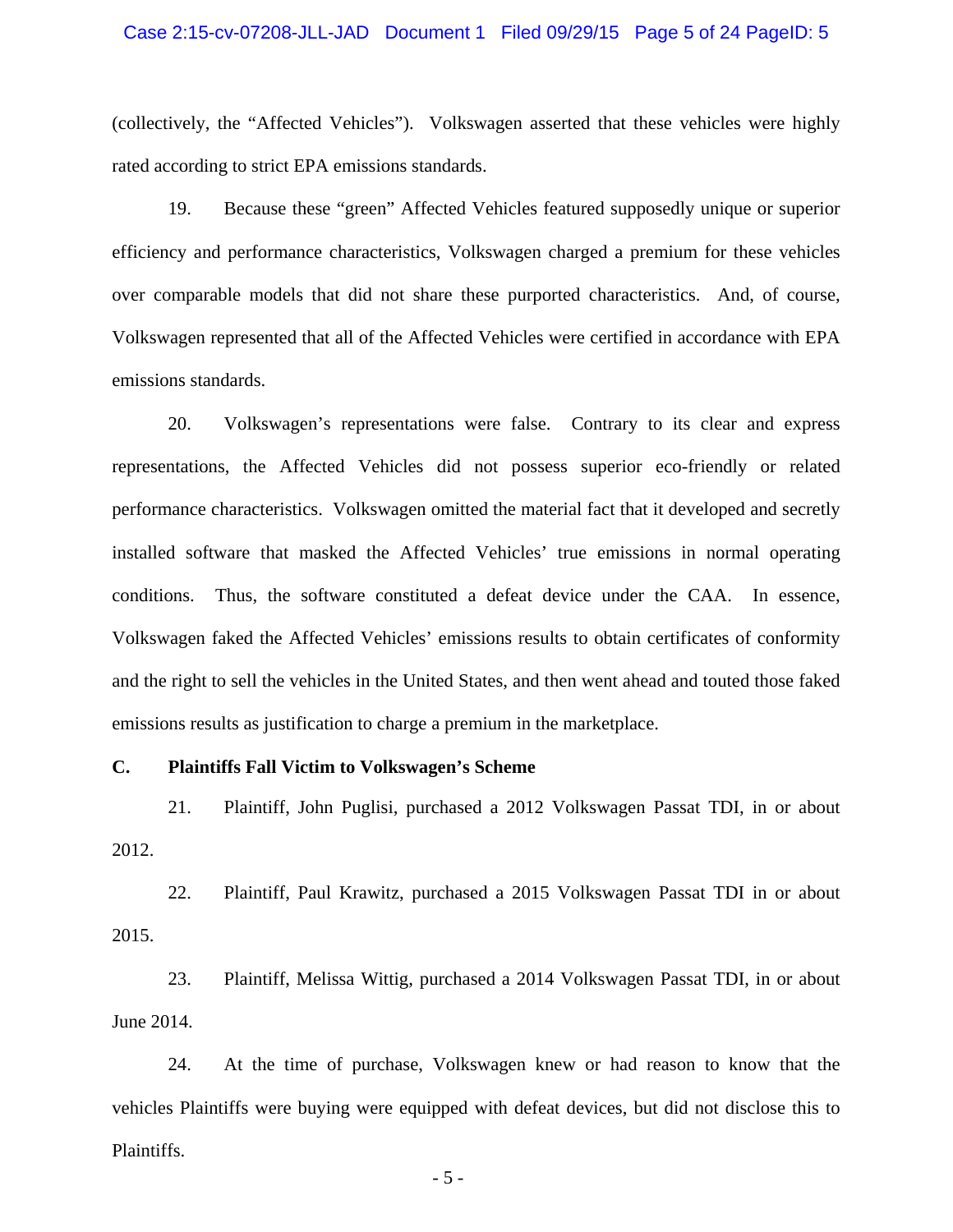## Case 2:15-cv-07208-JLL-JAD Document 1 Filed 09/29/15 Page 6 of 24 PageID: 6

25. Plaintiffs purchased their vehicles on the reasonable yet mistaken belief that the vehicles complied with federal emissions requirements, were properly EPA certified, and would retain all of their represented operating characteristics, including efficiency and performance.

26. Plaintiffs purchased their vehicles, at least in part, because of the "CleanDiesel" system represented by Volkswagen. Shortly before their purchases, Plaintiffs had reviewed television and/or internet advertisements or related materials, which on information and belief Volkswagen caused to be made, that underscored the cleanliness, eco-friendliness, efficiency, and performance of the engine system in the vehicle he ultimately purchased. Nothing available to Plaintiffs suggested that Volkswagen had surreptitiously installed a defeat device to circumvent federal emissions requirements, or (for example) disclosed that the vehicles actually emitted up to 40 times the permitted levels of certain pollutants. Plaintiffs would not have purchased the vehicles, or would have paid less for them, had they known these facts. As a result of Volkswagen's deceptive misrepresentations or omissions, Plaintiffs have suffered an ascertainable loss.

#### **FRAUDULENT CONCEALMENT AND TOLLING**

27. Upon information and belief, Volkswagen has affirmatively concealed from Plaintiffs and other Class members its unlawful conduct. Volkswagen planned and implemented its unlawful scheme in private, and affirmatively strove to avoid discussing or disclosing same, and took other actions to hide and conceal the unlawful conduct.

28. For instance, Volkswagen was under a duty imposed by federal law to disclose to Plaintiffs and other Class members the true nature, character, and quality of emissions from the Affected Vehicles, and compliance status with federal emissions requirements. Volkswagen did not disclose these true facts to Plaintiffs and other Class members, or the EPA. Indeed, Plaintiffs and other members of the Class did not know, nor had any way to know through the exercise of reasonable diligence, about Volkswagen's wrongful conduct as alleged herein until the EPA

- 6 -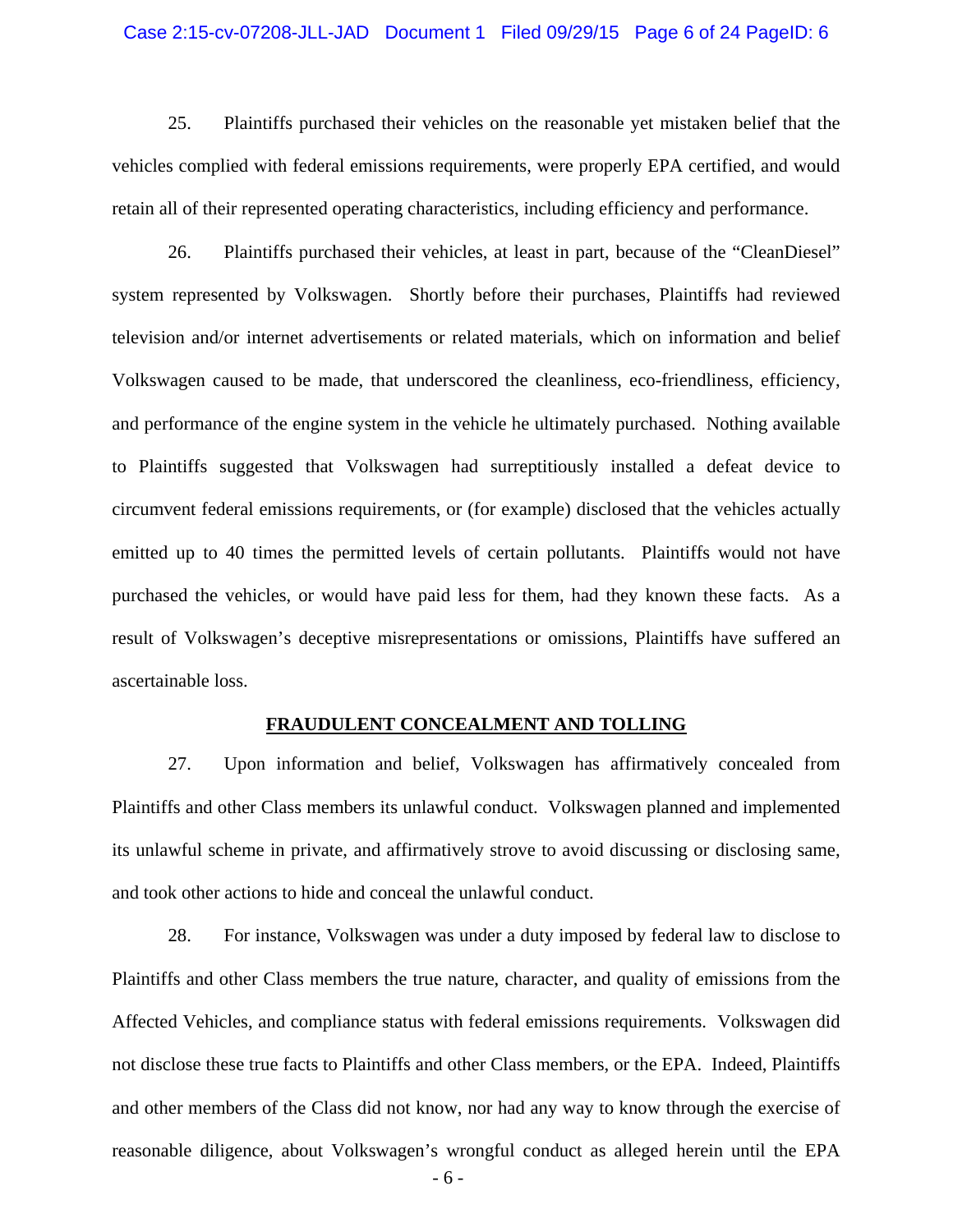## Case 2:15-cv-07208-JLL-JAD Document 1 Filed 09/29/15 Page 7 of 24 PageID: 7

disclosed its investigation on or about September 18, 2015, which up until that point had been non-public.

29. Because of the above, Plaintiffs and other Class members did not discover, nor could they discover through reasonable diligence, Volkswagen's deceptive, fraudulent, and unlawful conduct alleged herein. Volkswagen's false and misleading explanations, or obfuscations, lulled Plaintiffs and Class members into believing that the prices paid for purchased or leased Affected Vehicles were consistent with Volkswagen's fraudulent misrepresentations and omissions.

30. As a result of Volkswagen's affirmative and other acts of concealment, any applicable statute of limitations affecting the rights of Plaintiffs and other Class members has been tolled. Plaintiffs and other Class members exercised reasonable diligence by among other things promptly investigating the allegations contained herein after sufficient information was discoverable. Despite other efforts, Plaintiffs were unable to discover, and could not have discovered, the unlawful conduct alleged herein at the time it occurred or at an earlier time so as to enable this complaint to be filed sooner.

31. Because Volkswagen was under an obligation to comply with federal emissions requirements, it is estopped from being able to assert any statute of limitations defense in this action.

32. Volkswagen's unlawful conduct alleged herein and the effects thereof are continuing and, as a direct and proximate result, Plaintiffs and Class members have and continue to suffer ascertainable losses.

# **CLASS ALLEGATIONS**

33. Plaintiffs bring this action on behalf of themselves and all others similarly situated pursuant to Fed. R. Civ. P. 23(a), (b)(2), and (b)(3). This action satisfies the numerosity, commonality, typicality, adequacy, predominance, and superiority requirements of Rule 23.

- 7 -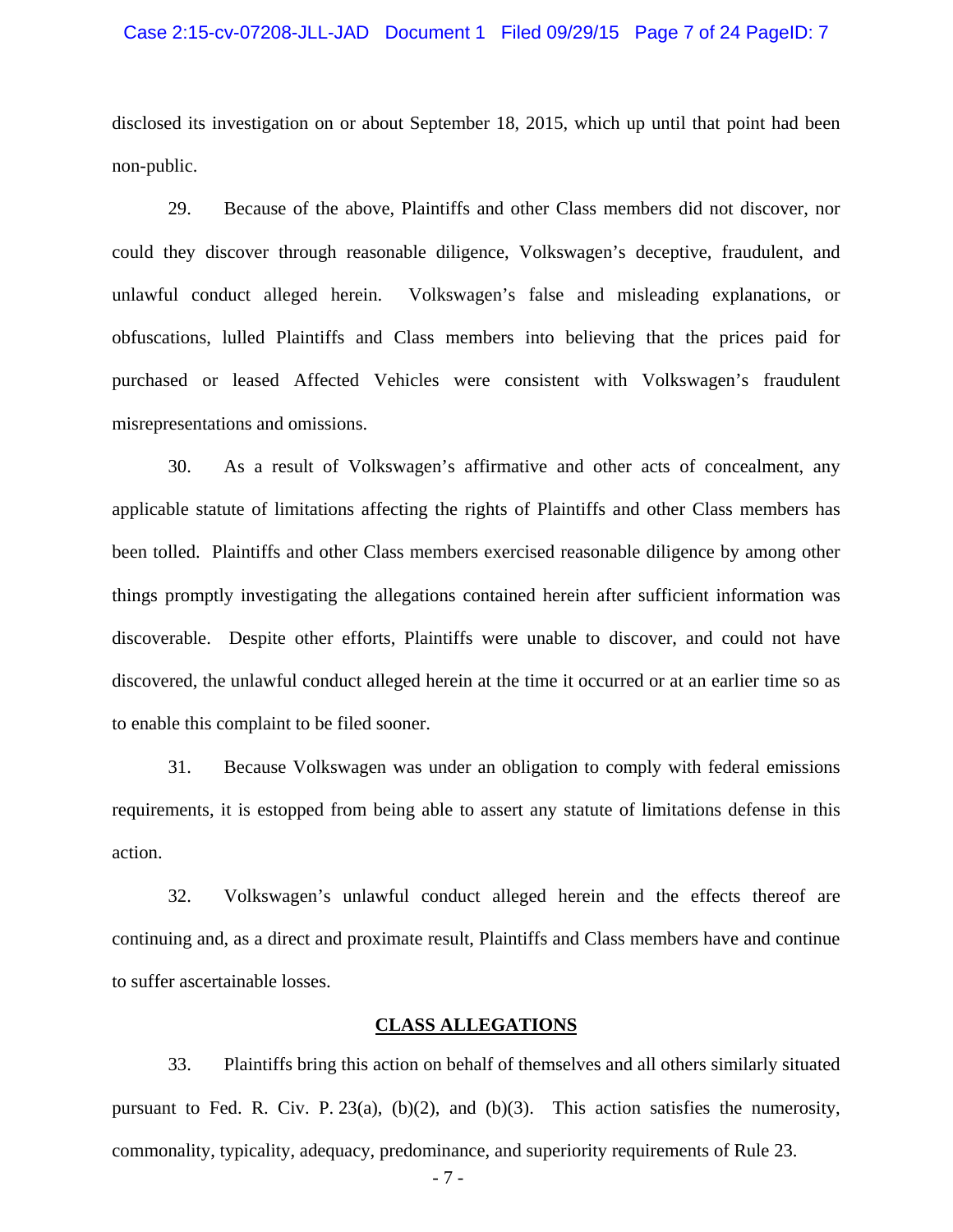34. The proposed classes are defined as:

**National Class.** All persons in the United States who, from at least 2009 through the present, purchased or leased an Affected Vehicle (as defined below).

**New Jersey State Subclass.** All persons in the State of New Jersey who, from at least 2009 through the present, purchased or leased an Affected Vehicle (as defined below).

**Florida State Subclass.** All persons in the State of Florida who, from at least 2009 through the present, purchased or leased an Affected Vehicle (as defined below).

**Texas State Subclass.** All persons in the State of Texas who, from at least 2009 through the present, purchased or leased an Affected Vehicle (as defined below).

The "Affected Vehicles" include:

| <b>Model Year(s)</b> | <b>Make and Model(s)</b>                  |  |  |  |  |
|----------------------|-------------------------------------------|--|--|--|--|
| 2009-2015            | VW Jetta TDI                              |  |  |  |  |
| 2009-2014            | VW Jetta Sportwagen TDI                   |  |  |  |  |
| 2010-2015            | VW Golf TDI                               |  |  |  |  |
| 2015                 | VW Golf Sportwagen TDI                    |  |  |  |  |
| 2012-2015            | VW Beetle TDI & VW Beetle Convertible TDI |  |  |  |  |
| 2012-2015            | <b>VW Passat TDI</b>                      |  |  |  |  |
| 2010-2015            | Audi A3 TDI                               |  |  |  |  |

The National Class and the State Subclasses are collectively referred to as the "Classes."

35. Plaintiffs reserve the right to modify or amend the definition of the proposed Classes before the Court determines whether certification is appropriate.

36. Excluded from the Classes are Volkswagen, its parents, subsidiaries, affiliates, officers and directors, any entity in which Volkswagen has a controlling interest, all customers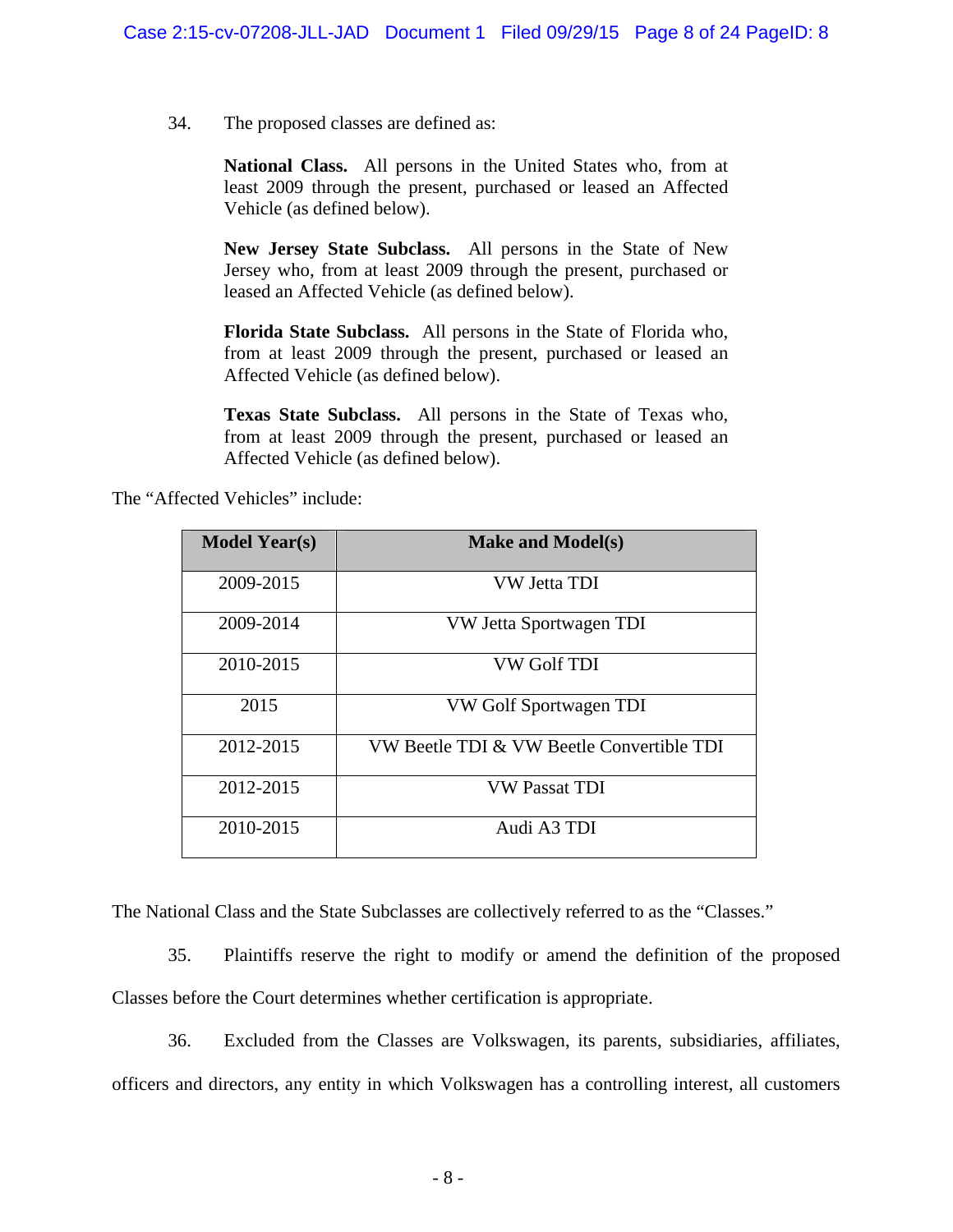## Case 2:15-cv-07208-JLL-JAD Document 1 Filed 09/29/15 Page 9 of 24 PageID: 9

who make a timely election to be excluded, governmental entities, and all judges assigned to hear any aspect of this litigation, as well as their immediate family members.

37. The members of the Classes are so numerous that joinder is impractical. The Classes consist of many thousands of members, the identities of whom are within the knowledge of and can be ascertained only by resort to Volkswagen's records.

38. The claims of the representative Plaintiffs are typical of the claims of the Classes in that the representative Plaintiffs, like all Class members, purchased (or leased) an Affected Vehicle. The representative Plaintiffs, like all Class members, have been damaged by Volkswagen's misconduct in that they have been harmed by the same deceptive, misleading, and/or fraudulent pretenses and practices. Furthermore, the factual basis of Volkswagen's misconduct is common to all Class members, and represents a common thread of unfair and unconscionable conduct resulting in injury to all members of the Classes.

39. There are numerous questions of law and fact common to the Classes and those common questions predominate over any questions affecting only individual Class members.

40. Among the questions of law and fact common to the Classes are whether:

a. Volkswagen unlawfully, falsely, deceptively, or misleadingly represented that the Affected Vehicles complied with CAA and EPA emissions requirements;

b. Volkswagen installed defeat devices in the Affected Vehicles in violation of federal law;

c. The Affected Vehicles did not meet CAA and EPA emissions requirements;

d. Volkswagen unlawfully, falsely, deceptively, or misleadingly induced Class members into purchasing or leasing an Affected Vehicle based on misrepresentations and false promises;

> - 9 e. Volkswagen wrongfully omitted its installation or use of a defeat device to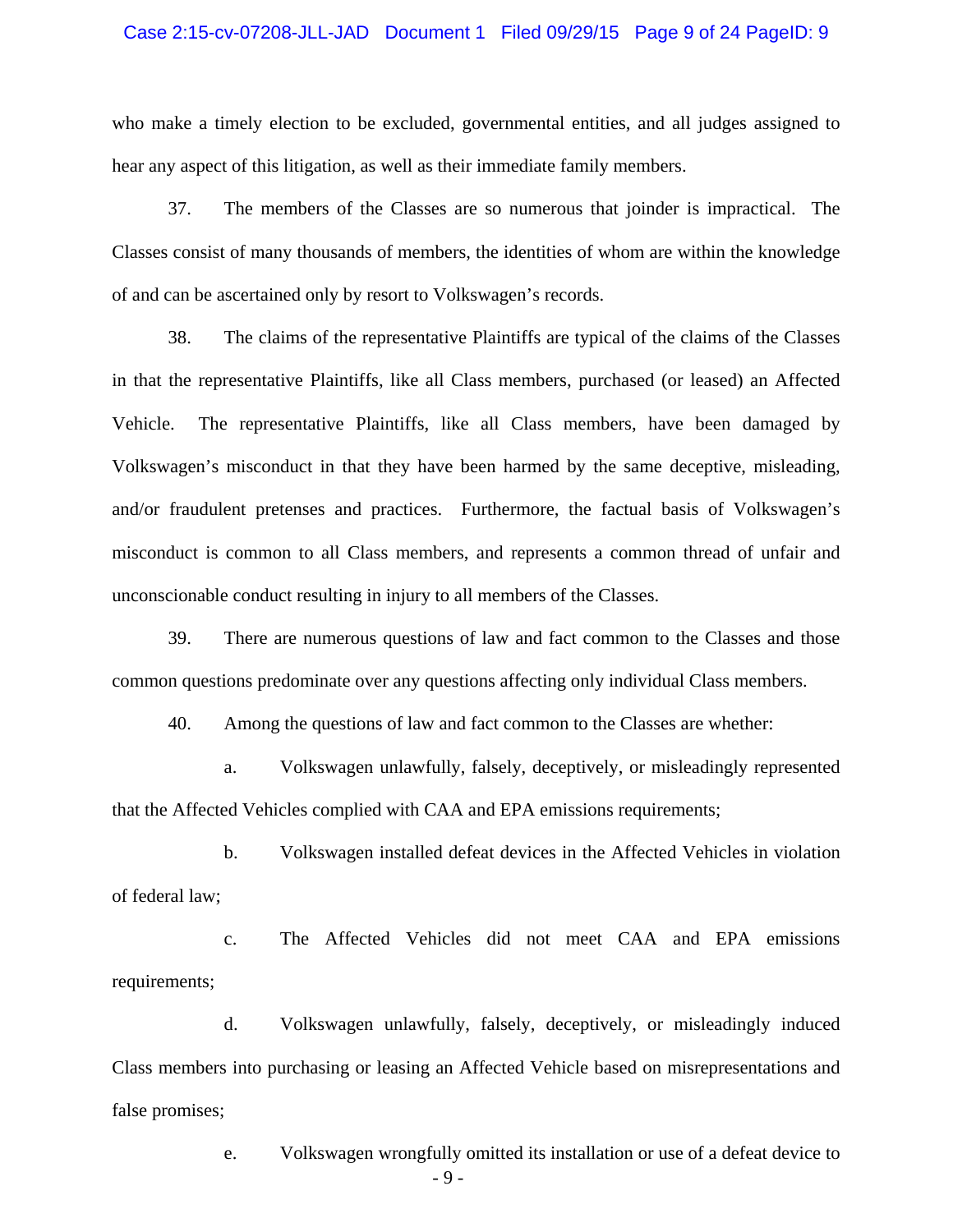mask the Affected Vehicles' emissions;

f. To the extent applicable, whether and how long Volkswagen fraudulently concealed its past and ongoing wrongful conduct from Plaintiffs and other members of the Classes;

g. Volkswagen was unjustly enriched through the company's actions; and

h. Volkswagen violated consumer protection and other state law.

41. Other questions of law and fact common to the Classes include:

i. The proper method or methods by which to measure damages; and

j. The declaratory and injunctive relief to which the Classes are entitled.

42. Plaintiffs' claims are typical of the claims of other Class members, in that they arise out of the same or substantially similar wrongful conduct by Volkswagen. Plaintiffs have suffered the harm alleged and have no interests antagonistic to the interests of any other Class member.

43. Plaintiffs are committed to the vigorous prosecution of this action and have retained competent counsel experienced in the prosecution of class actions and, in particular, class actions on behalf of consumers. Accordingly, Plaintiffs are adequate representatives and will fairly and adequately protect the interests of the Classes.

44. A class action is superior to other available methods for the fair and efficient adjudication of this controversy. Since the amount of each individual Class member's claim is small relative to the complexity of the litigation, and due to the financial resources of Volkswagen, no Class member could afford to seek legal redress individually for the claims alleged herein. Therefore, absent a class action, the Class members will continue to suffer losses and Volkswagen's misconduct will proceed without remedy.

45. Even if Class members themselves could afford such individual litigation, the court system could not. Individualized litigation would significantly increase the delay and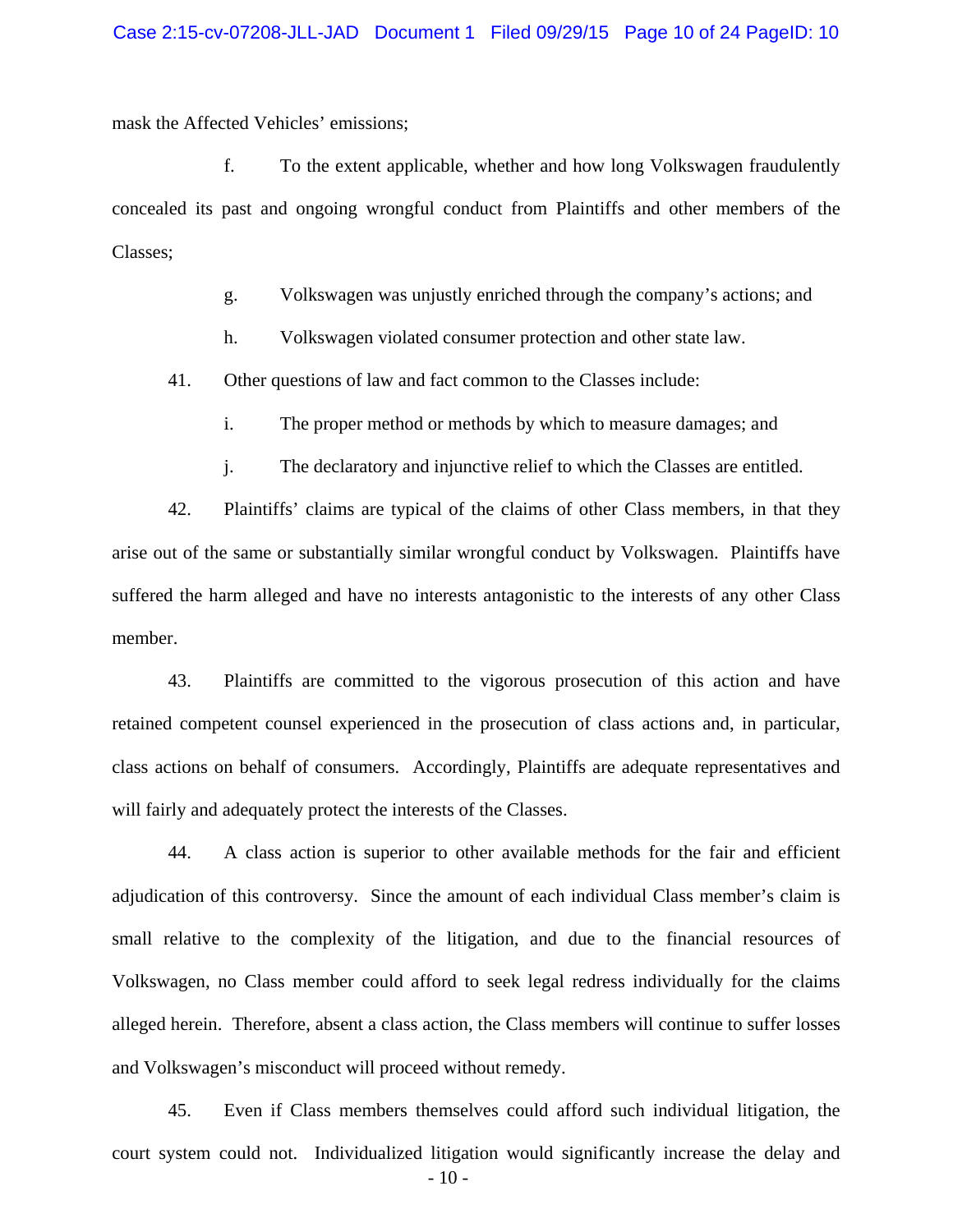expense to all parties and to the Court. Individualized litigation would also create the potential for inconsistent or contradictory rulings. By contrast, a class action presents far fewer management difficulties, allows claims to be heard which might otherwise go unheard because of the relative expense of bringing individual lawsuits, and provides the benefits of adjudication, economies of scale and comprehensive supervision by a single court.

# **COUNT ONE Fraud and Fraudulent Inducement (On Behalf of the National Class)**

46. Plaintiffs repeat the preceding paragraphs as if set forth fully herein.

47. Volkswagen affirmatively misrepresented and/or did not disclose sufficient facts to render non-misleading its statements about the emissions certification, efficiency, and performance characteristics of the Affected Vehicles. These misrepresentations or omissions include, inter alia, whether the Affected Vehicles truly passed federal emissions requirements (they did not), or possessed the efficiency and performance characteristics advertised (they did not).

48. Volkswagen knew, or reasonably should have known, that its representations alleged herein were materially false or misleading, or that omission of material facts rendered such representations false or misleading. Volkswagen also knew, or had reason to know, that its misrepresentations and omissions would induce Class members (including Plaintiffs) to purchase or lease Affected Vehicles.

49. Volkswagen's misrepresentations or omissions were material and a substantial factor in Plaintiffs' and Class members' purchasing or leasing Affected Vehicles.

50. Volkswagen intended its misrepresentations or omissions to induce Plaintiffs and Class members to purchase or lease Affected Vehicles, or had reckless disregard for same.

- 11 -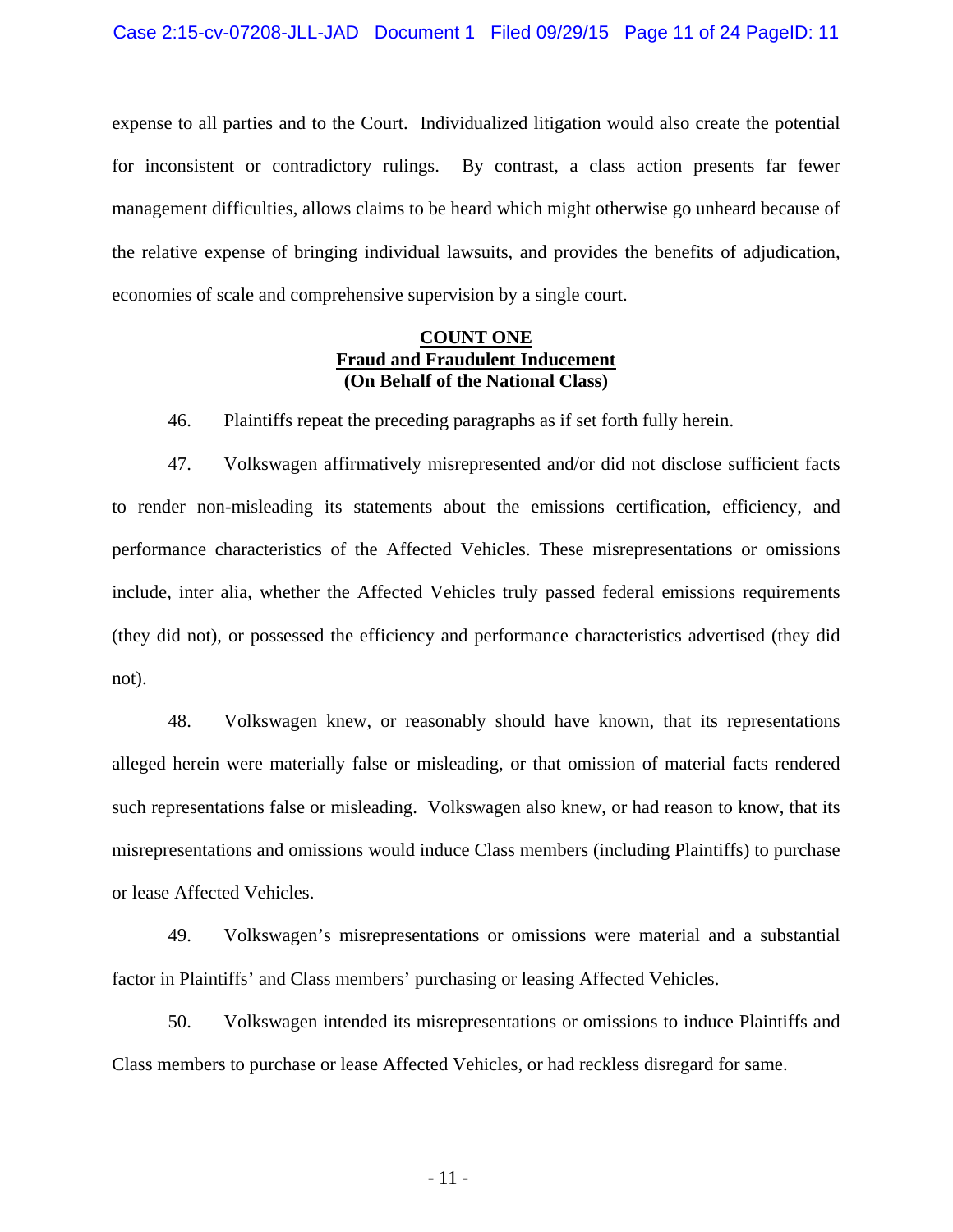## Case 2:15-cv-07208-JLL-JAD Document 1 Filed 09/29/15 Page 12 of 24 PageID: 12

51. But for these misrepresentations (or omissions), Plaintiffs and Class members would not have purchased or leased Affected Vehicles, and/or would have purchased or leased them at cheaper prices.

52. Plaintiffs and Class members were justified in relying on Volkswagen's misrepresentations. The same or substantively identical misrepresentations were communicated, and/or the same or substantively identical omissions were not communicated, to each Class member, including through promotional materials prepared and disseminated by Volkswagen. To the extent applicable, reliance can be presumed in these circumstances.

53. Plaintiffs and Class members were damaged by reason of Volkswagen's misrepresentations or omissions alleged herein.

# **COUNT TWO Negligent Misrepresentation and Omission (On Behalf of the National Class)**

54. Plaintiffs repeat the preceding paragraphs as if set forth fully herein.

55. Volkswagen had or undertook a duty to accurately and truthfully represent to consumers the truth regarding Volkswagen's statements about the Affected Vehicles' emissions certifications, efficiency, and performance characteristics.

56. Volkswagen failed to exercise ordinary care in making representations concerning the Affected Vehicles' certifiability, efficiency, and performance characteristics.

57. Volkswagen negligently misrepresented or omitted the Affected Vehicle's true certifiability, efficiency, and performance characteristics.

58. Volkswagen's statements were false at the time the misrepresentations were made (or the omissions were not made).

59. Volkswagen knew, or reasonably should have known, that its representations alleged herein were materially false or misleading, or that omission of material facts rendered such representations false or misleading. Volkswagen also knew, or had reason to know, that its

- 12 -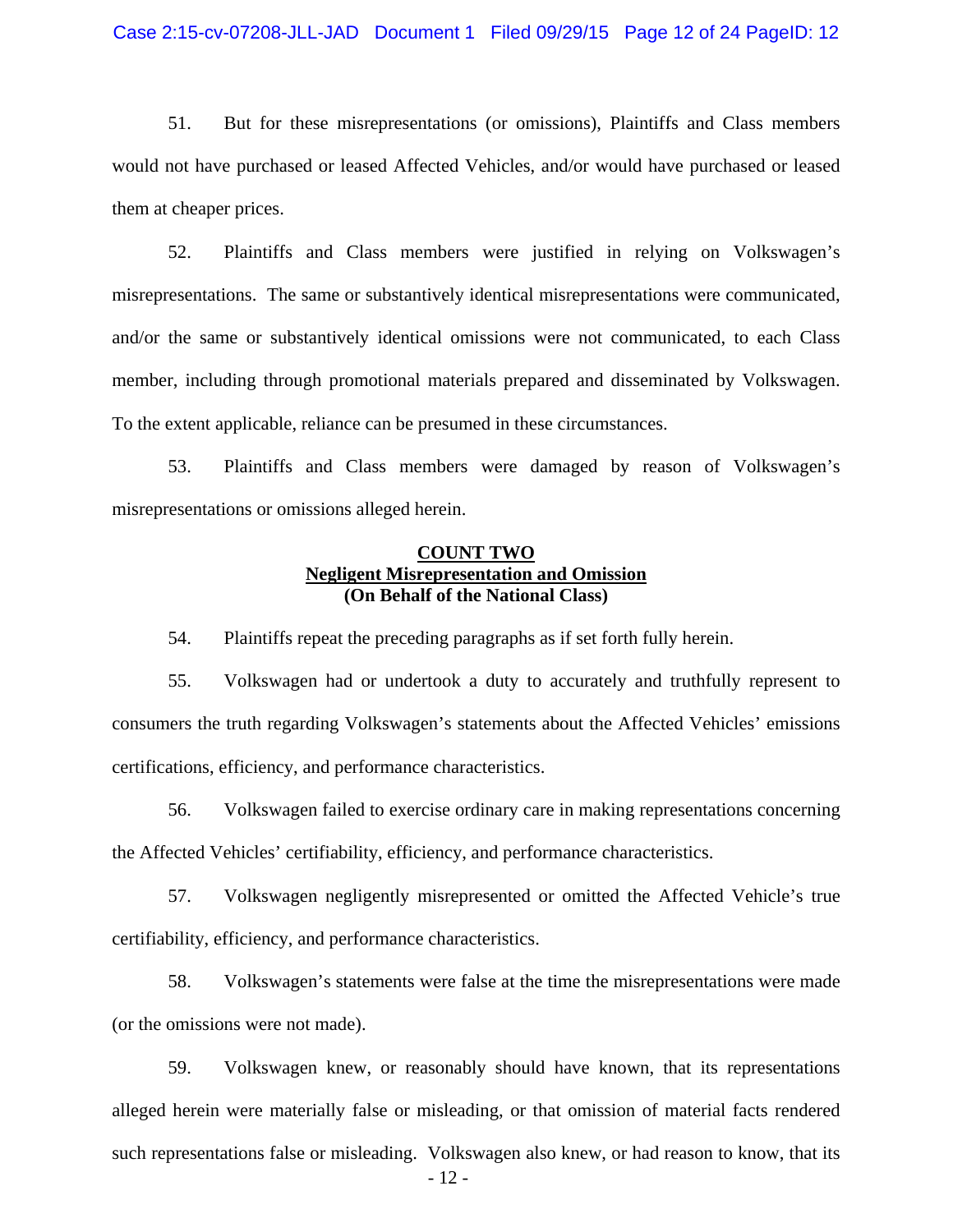## Case 2:15-cv-07208-JLL-JAD Document 1 Filed 09/29/15 Page 13 of 24 PageID: 13

misrepresentations and omissions would induce Class members (including Plaintiffs) to purchase or lease Affected Vehicles.

60. As a direct and proximate result of Volkswagen's acts and omissions described herein, Plaintiffs and other Class members have suffered harm, and will continue to do so.

61. Volkswagen's misrepresentations or omissions were material and a substantial factor in Plaintiffs' and Class members' purchasing or leasing Affected Vehicles.

62. But for these misrepresentations (or omissions), Plaintiffs and Class members would not have purchased or leased Affected Vehicles, and/or would have purchased or leased them at cheaper prices.

63. Plaintiffs and Class members were justified in relying on Volkswagen's misrepresentations. The same or substantively identical misrepresentations were communicated, and/or the same or substantively identical omissions were not communicated, to each Class member, including through promotional materials prepared and disseminated by Volkswagen. To the extent applicable, reliance can be presumed in these circumstances.

64. Plaintiffs and Class members were damaged by reason of Volkswagen's misrepresentations or omissions alleged herein.

# **COUNT THREE Breach of Contract (On Behalf of the National Class)**

65. Plaintiffs repeat the preceding paragraphs as if set forth fully herein.

66. Each and every sale or lease of an Affected Vehicle constitutes a contract between Volkswagen and the purchaser or lessee. These sale or lease agreements are standardized forms prepared by Volkswagen, do not vary or do not substantially vary in pertinent materials respects, and are thrust upon the National Class by Volkswagen and thus constitute contracts of adhesion.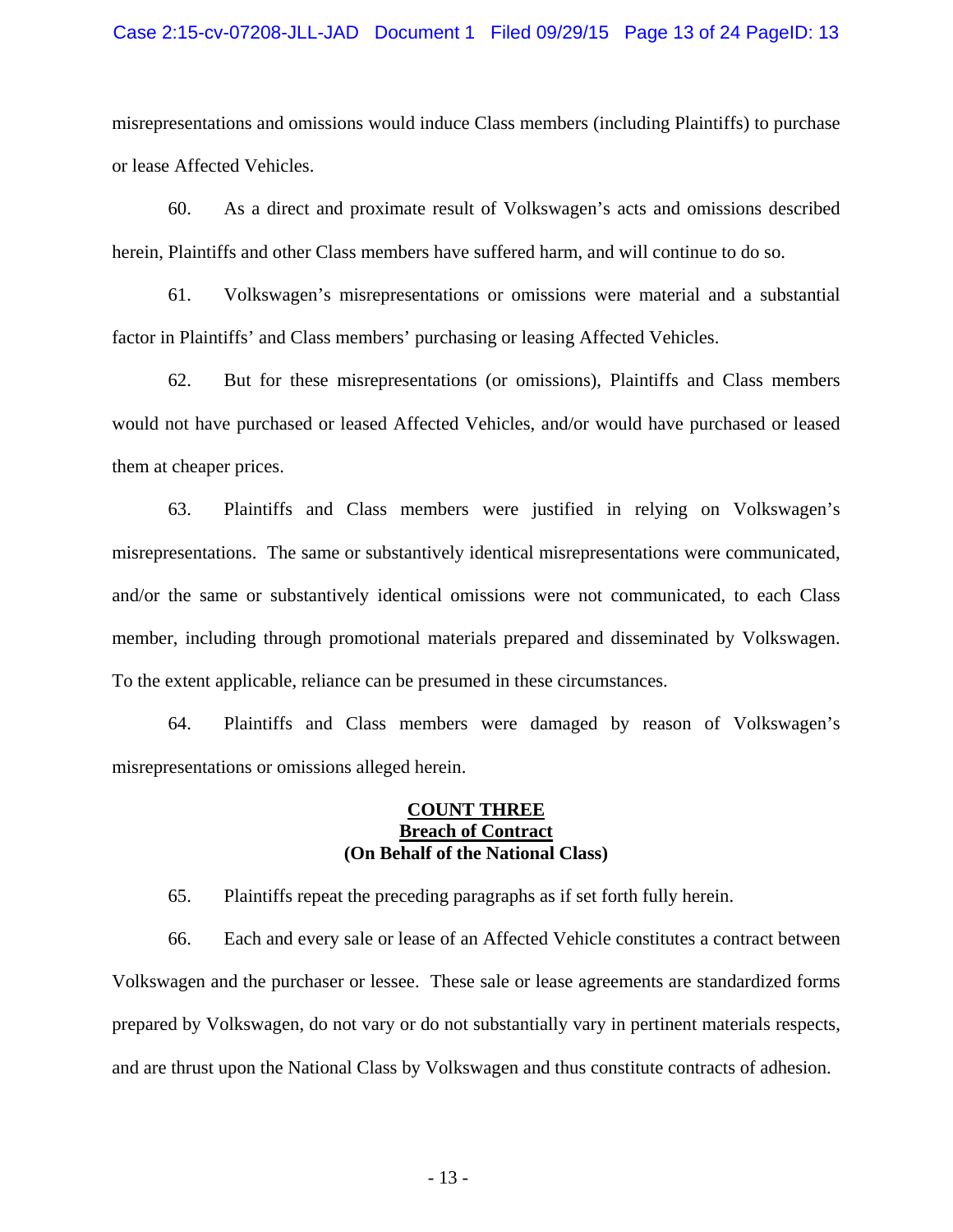## Case 2:15-cv-07208-JLL-JAD Document 1 Filed 09/29/15 Page 14 of 24 PageID: 14

67. Upon information and belief, Volkswagen's sales and lease agreements provide that the Affected Vehicles being sold or leased comply with related warranties, including those concerning CAA and EPA regulatory compliance.

68. Volkswagen materially breached these contracts by, inter alia, selling or leasing Plaintiffs and the other members of the National Class defective or non-conforming Affected Vehicles and by misrepresenting or failing to disclose the existence of the "defeat device" and/or defective design, including information known to Volkswagen rendering each Affected Vehicle less safe and emissions compliant, and thus less valuable, than vehicles not equipped with CleanDiesel engine systems and "defeat devices."

69. Plaintiffs and the National Class are entitled to recover all damages proximately caused by Volkswagen's breach, including compensatory, incidental, and consequential damages, and pre- and post-judgment interest. Damages may be quantified on a classwide basis. Also, or in the alternative, Plaintiffs and the National Class are entitled to restitution, disgorgement, rescission, and similar equitable relief. Any provisions in the sales and lease agreements to the contrary are unconscionable, severable, voidable, and/or void.

70. Further, by common law or statute, the sales and lease agreements impose upon each party a duty of good faith and fair dealing. Good faith and fair dealing, in connection with executing contracts and discharging performance and other duties according to their terms, means preserving the spirit – not merely the letter – of the bargain. Put differently, the parties to a contract are mutually obligated to comply with the substance of their contract in addition to its form. Evading the spirit of the bargain and abusing the power to specify terms constitute examples of bad faith in the performance of contracts.

71. Subterfuge and evasion violate the obligation of good faith in performance even when an actor believes their conduct to be justified. Bad faith may be overt or may consist of inaction, and fair dealing may require more than honesty. Examples of bad faith are evasion of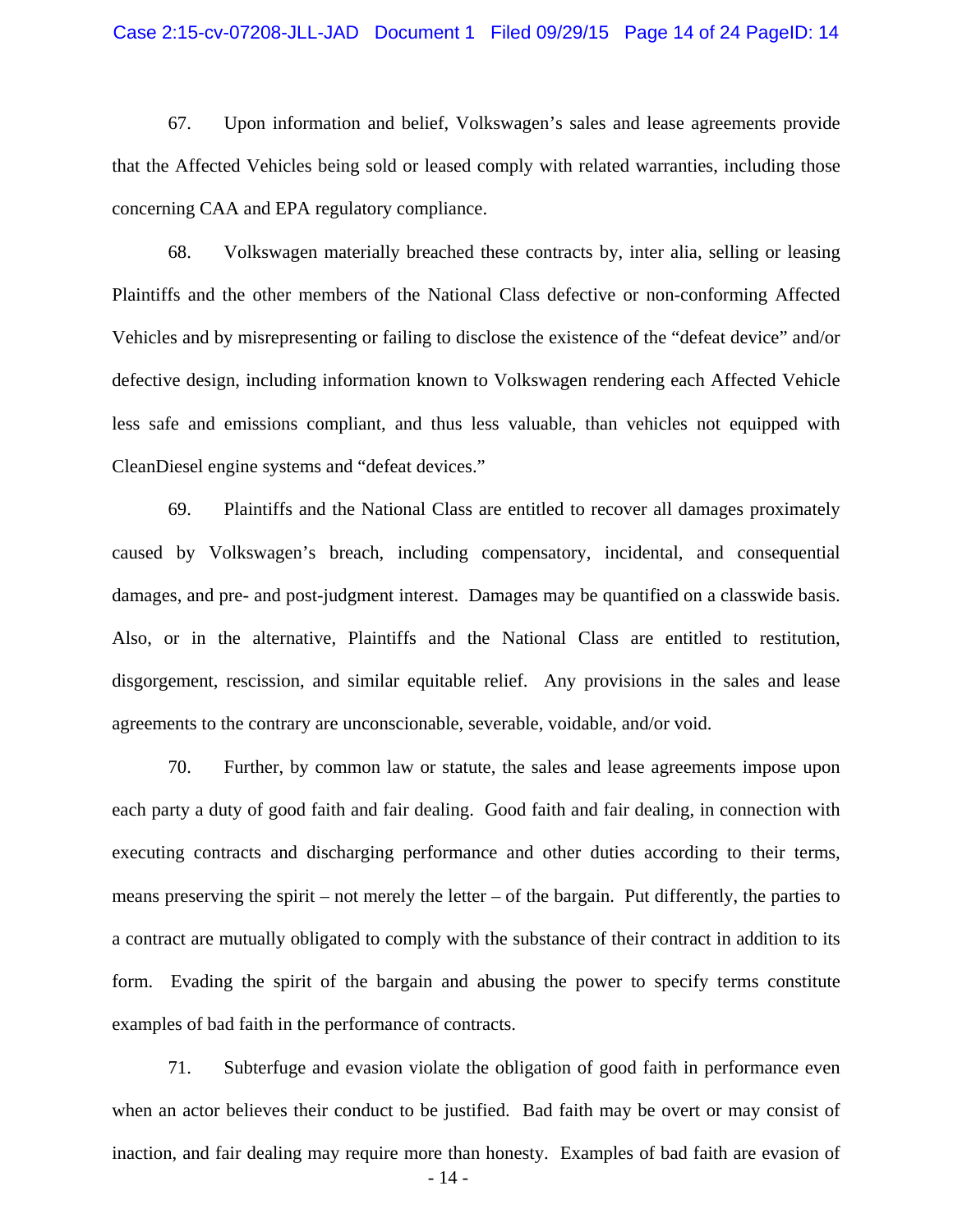the spirit of the bargain, willful rendering of imperfect performance, abuse of a power to specify terms, and interference with or failure to cooperate in the other party's performance.

72. Volkswagen has breached not only the sales and lease agreements but the covenant of good faith and fair dealing in those agreements through its wrongful actions alleged herein.

73. Plaintiffs and the National Class have sustained damages as a result of Volkswagen's breach of the sales and lease agreements and the covenant of good faith and fair dealing under each sales and lease agreement.

74. Volkswagen's fraud as alleged herein amounts to an illusory promise rendering any agreement unenforceable, unconscionable, void, and/or voidable.

# **COUNT FOUR Breach of Express Warranty (On Behalf of the National Class)**

75. Plaintiffs repeat the preceding paragraphs as if set forth fully herein.

76. Volkswagen made numerous representations, descriptions, and promises to Plaintiffs and Class members regarding the performance and emission controls of the Affected Vehicles.

77. Volkswagen, however, knew or should have known that its representations, descriptions, and promises were false. Volkswagen was aware that it had installed defeat devices in the vehicles it sold or leased to Plaintiffs and other Class members.

78. Plaintiffs and other Class members reasonably relied on Volkswagen's representations in purchasing or leasing "clean" diesel vehicles. Those vehicles, however, did not perform as was warranted. Unbeknownst to Plaintiffs and other Class members, those vehicles included devices that caused their emission reduction systems to perform at levels worse than advertised. Those devices are defects. Accordingly, Volkswagen breached its express warranty by providing a product containing defects that were never disclosed to Plaintiffs and Class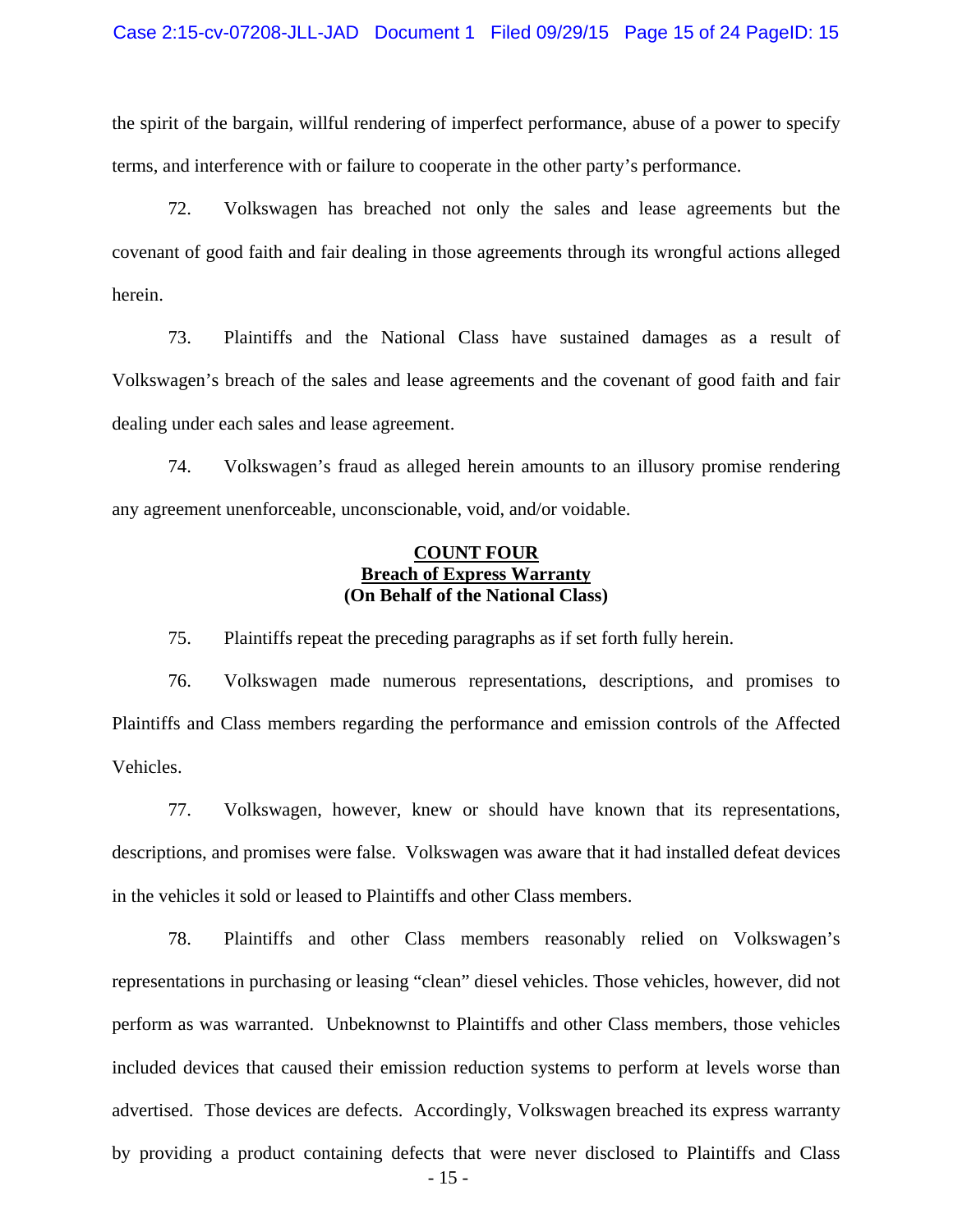members, as well as warranting the certifiability of the Affected Vehicles under CAA and EPA emissions standards.

79. As a direct and proximate result of Volkswagen's false and misleading representations and warranties, Plaintiffs and other Class members suffered significant damages.

# **COUNT FIVE Breach of Implied Warranty (On Behalf of the National Class)**

80. Plaintiffs repeat the preceding paragraphs as if set forth fully herein.

81. Volkswagen impliedly warranted that the Affected Vehicles were of merchantable quality, fit for their intended or ordinary purpose, and/or were compliant with CAA and EPA emissions standards.

82. The Affected Vehicles failed to conform to Volkswagen's implied warranty regarding their functionality as alleged herein, including but not limited to the vehicles' certifiability, efficiency, and performance.

83. As a direct and proximate result of Volkswagen's false and misleading representations and warranties, Plaintiffs and other Class members suffered significant injury when Volkswagen sold or leased them vehicles that, it is now clear, are worth far less than the price Plaintiffs and other Class members paid for them.

# **COUNT SIX Breach of Magnuson-Moss Warranty Act (On Behalf of the National Class)**

84. Plaintiffs repeat the preceding paragraphs as if set forth fully herein.

85. This Court has jurisdiction to decide claims brought under 15 U.S.C. § 2301 by virtue of 28 U.S.C. § 2301(3).

86. Volkswagen's Affected Vehicles are a "consumer product," as that term is defined in 15 U.S.C. § 2301(1).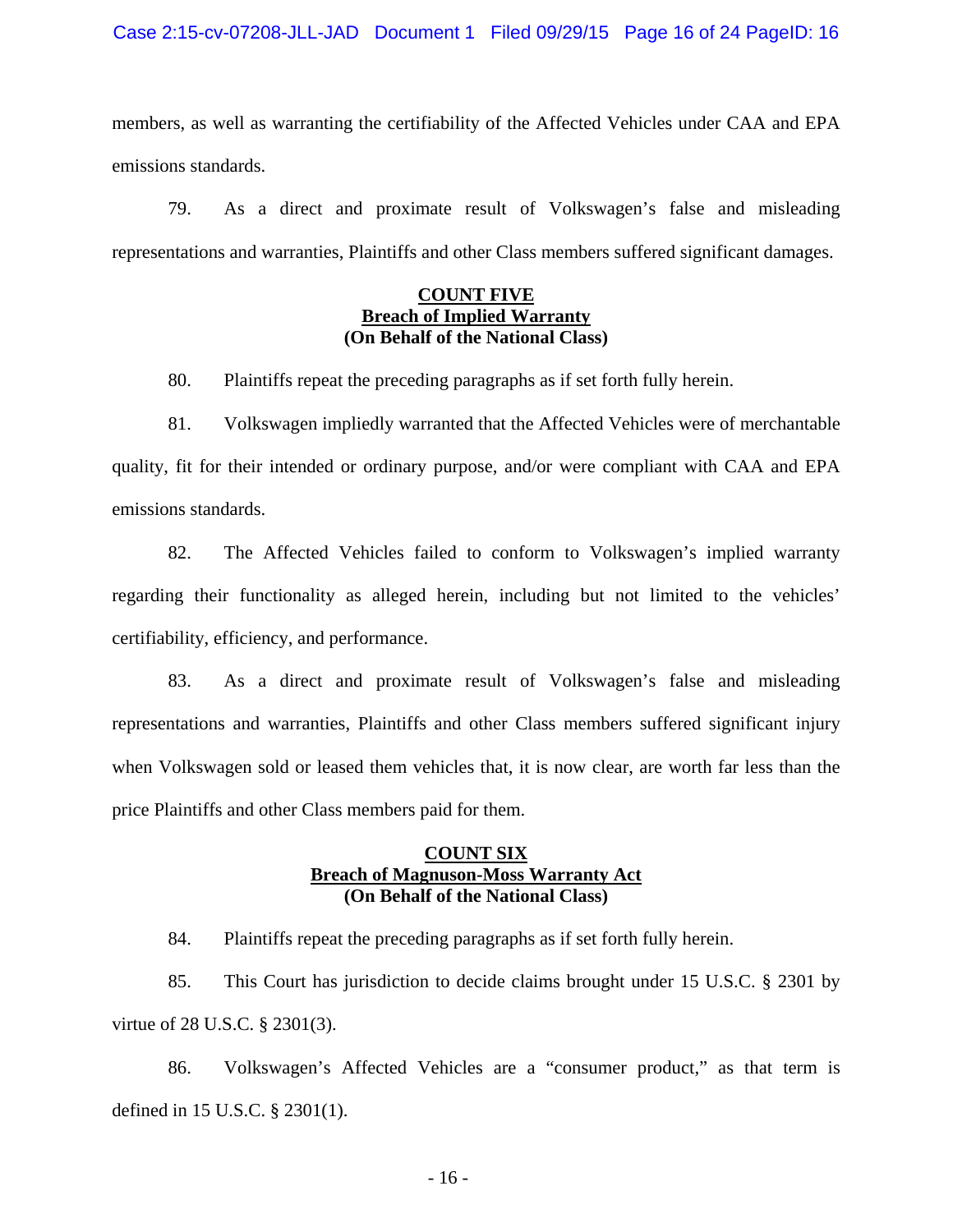## Case 2:15-cv-07208-JLL-JAD Document 1 Filed 09/29/15 Page 17 of 24 PageID: 17

87. Plaintiffs and other Class members are "consumers," as that term is defined in 15 U.S.C. § 2301(3).

88. Volkswagen is a "warrantor" and "supplier" as those terms are defined in 15 U.S.C. § 2301(4) and (5).

89. 15 U.S.C. § 2310(d)(1) provides a cause of action for any consumer who is damaged by the failure of a warrantor to comply with an implied warranty.

90. Volkswagen provided Plaintiffs and other Class members with "implied warranties," as that term is defined in 15 U.S.C. § 2301(7).

91. Volkswagen has breached these implied warranties as described above. Without limitation, Volkswagen's Affected Vehicles are defective as alleged herein, which resulted in the problems and failures also described above.

92. By Volkswagen's conduct as described herein, including Volkswagen's knowledge of the defects inherent in the vehicles and its action, and inaction, in the face of the knowledge, Volkswagen has failed to comply with its obligations under its written and implied promises, warranties, and representations.

93. In its capacity as a warrantor, and by the conduct described herein, any attempts by Volkswagen to limit the implied warranties in a manner that would exclude coverage of the defective software and systems is unconscionable and any such effort to disclaim, or otherwise limit, liability for the defective the software and supporting systems is null and void.

94. All jurisdictional prerequisites have been satisfied.

95. Plaintiffs and members of the National Class are in privity with Volkswagen in that they purchased the Affected Vehicles (including the software in question) from Volkswagen or its agents.

- 17 -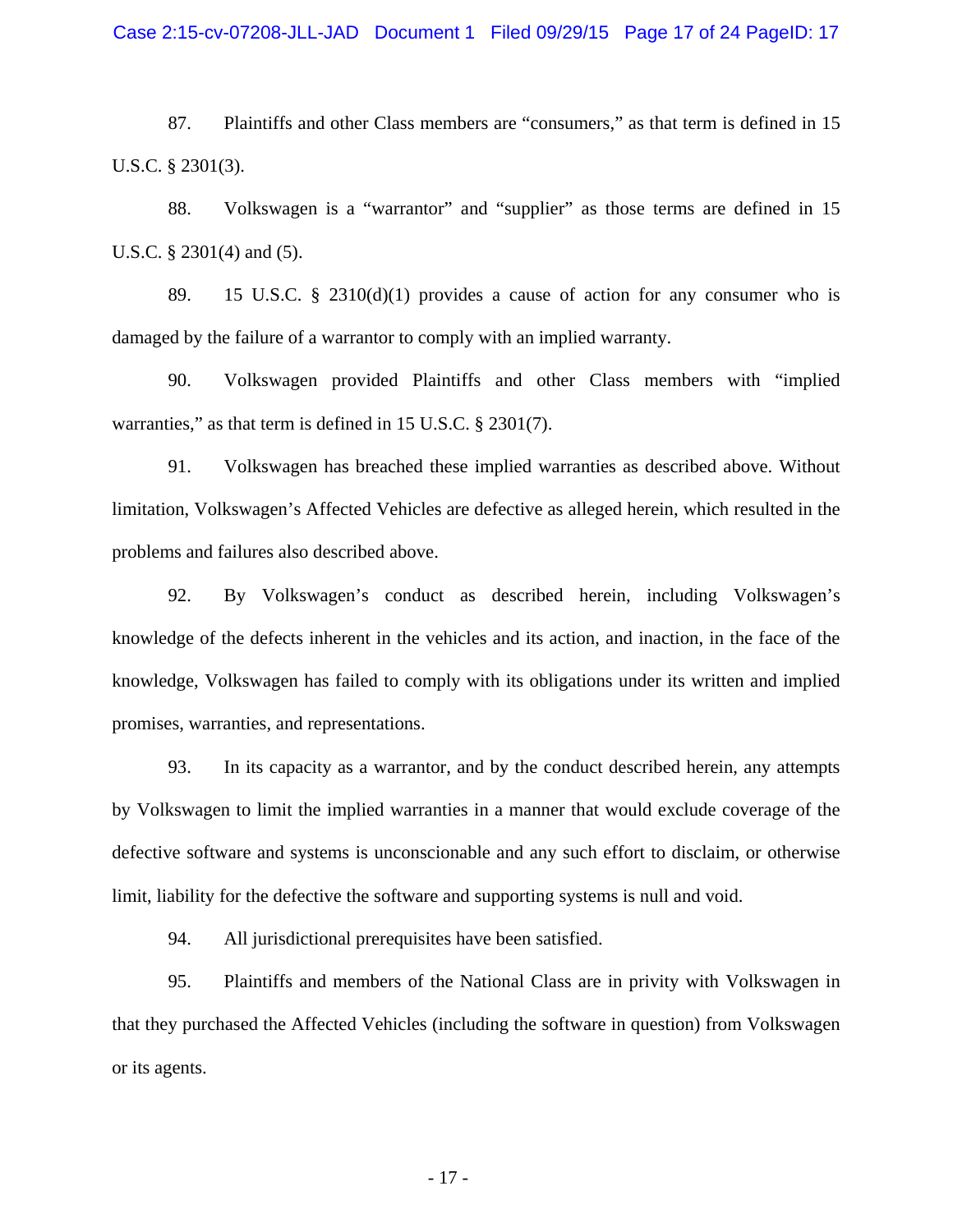Case 2:15-cv-07208-JLL-JAD Document 1 Filed 09/29/15 Page 18 of 24 PageID: 18

96. As a result of Volkswagen's breach of implied warranties, Plaintiffs and other Class members are entitled to revoke their acceptance of the vehicles, obtain damages and equitable relief, and obtain costs pursuant to 15 U.S.C. §2310.

# **COUNT SEVEN Unjust Enrichment (On Behalf of the National Class)**

97. Plaintiffs repeat the preceding paragraphs as if set forth fully herein.

98. By means of Volkswagen's wrongful conduct alleged herein, Volkswagen knowingly induced Plaintiffs and members of the National Class to purchase or lease Affected Vehicles.

99. Volkswagen knowingly received and retained wrongful benefits from Plaintiffs and members of the National Class. In so doing, Volkswagen acted intentionally or with conscious disregard for the rights of Plaintiffs and members of the National Class.

100. As a result of Volkswagen's wrongful conduct as alleged herein, Volkswagen has been unjustly enriched at the expense, and to the detriment, of Plaintiffs and members of the National Class.

101. Volkswagen's unjust enrichment is traceable to, and resulted directly and proximately from, the wrongful conduct alleged herein.

102. It is unfair and inequitable for Volkswagen to be permitted to retain the benefits it received, and is still receiving, without justification, from the wrongful conduct alleged herein. Volkswagen's retention of such benefits under the circumstances is inequitable.

103. The financial benefits derived by Volkswagen rightfully belong to Plaintiffs and members of the National Class, in whole or in part. Volkswagen should be compelled to account for and disgorge in a common fund for the benefit of Plaintiffs and members of the National Class all wrongful or inequitable proceeds received from them. A constructive trust should be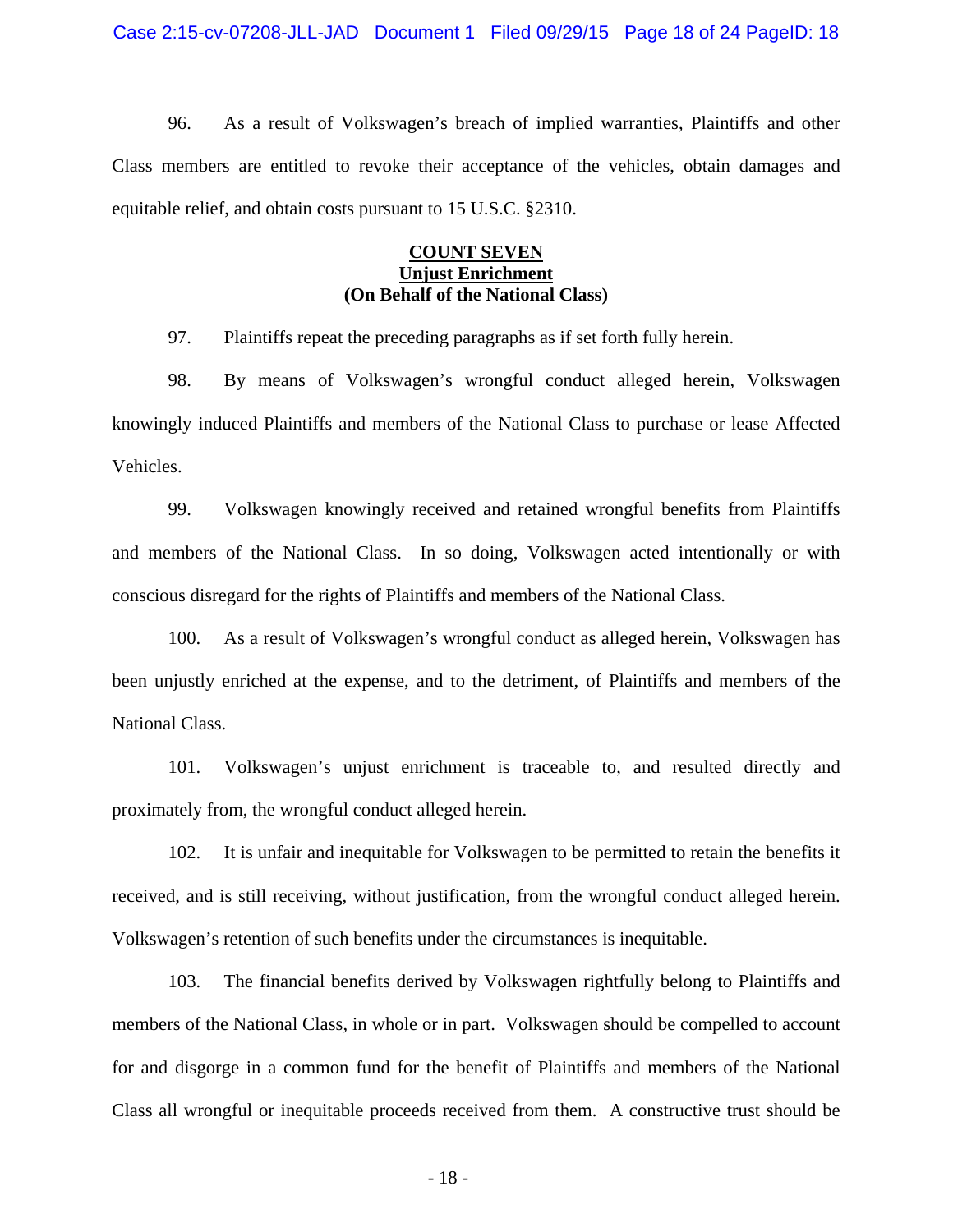imposed upon all wrongful or inequitable sums received by Volkswagen traceable to Plaintiffs and the members of the National Class.

104. Plaintiffs and members of the National Class have no adequate remedy at law.

105. Volkswagen's fraud as alleged herein amounts to an illusory promise rendering any agreement unenforceable, unconscionable, void, or voidable.

# **COUNT EIGHT Negligence Per Se (On Behalf of the National Class)**

106. Plaintiffs repeat the preceding paragraphs as if set forth fully herein.

107. Volkswagen owed a duty to Plaintiffs and the National Class to obtain proper emissions certifications under the CAA and EPA regulations promulgated thereunder.

108. Volkswagen breached that duty by failing to obtain the proper emissions certifications under the CAA and EPA regulations promulgated thereunder as a prerequisite to selling the Affected Vehicles in the United States.

109. As a direct and proximate result of Volkswagen's conduct as alleged herein, Plaintiffs and other members of the National Class have sustained damages.

# **COUNT NINE New Jersey Consumer Protection Law (On Behalf of the New Jersey State Subclass)**

110. Plaintiffs repeat the preceding paragraphs as if set forth fully herein.

111. This claim is asserted on behalf of the members of the New Jersey State Subclass under the New Jersey Consumer Fraud Act ("NJCFA"), N.J.S.A. 56:8-1, *et seq*.

112. Plaintiff and other New Jersey State Subclass members are "persons" within the meaning of N.J.S.A. 56:8-1(d).

113. Defendant's conduct alleged herein relating to the sale of the Affected Vehicles constitute a "sale" within the meaning of N.J.S.A. 56:8-1(e).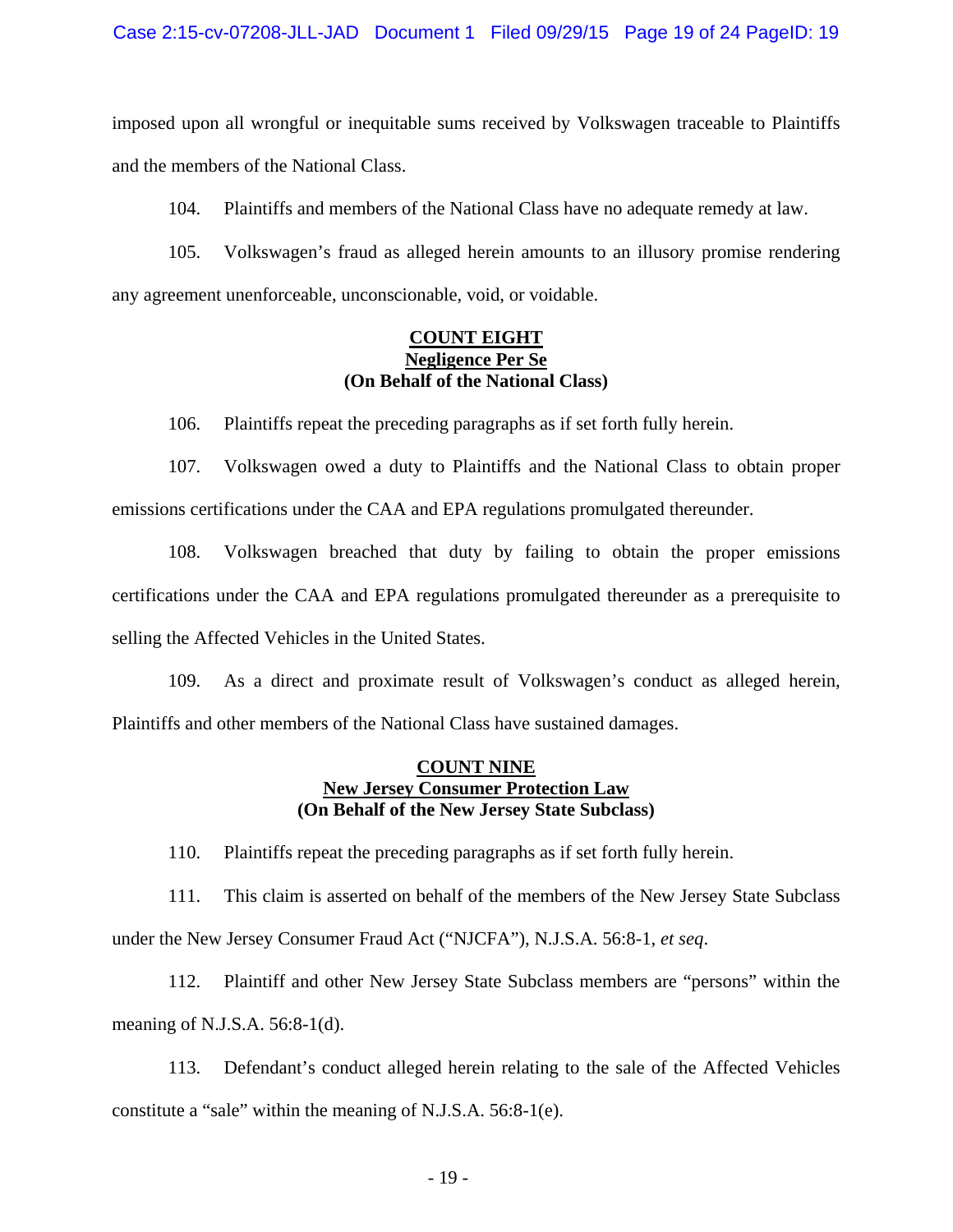## Case 2:15-cv-07208-JLL-JAD Document 1 Filed 09/29/15 Page 20 of 24 PageID: 20

114. NJCFA declares unlawful "[t]he act, use or employment by any person of any unconscionable commercial practice, deception, fraud, false pretense, false promise, misrepresentation, or the knowing, concealment, suppression, or omission of any material fact with intent that others rely upon such concealment, suppression or omission, in connection with the sale or advertisement of any merchandise or real estate, or with the subsequent performance of such person as aforesaid, whether or not any person has in fact been misled, deceived or damaged thereby[.]" N.J.S.A. 56:8-2.

115. Volkswagen's conduct as alleged herein constitutes unfair or deceptive practices in violation of the NJCFA. Volkswagen engaged in unlawful conduct, made affirmative misrepresentations or omissions, or otherwise violated the NJCFA by, inter alia, knowingly, intentionally, and recklessly misleading Plaintiffs and members of the New Jersey State Subclass about the certifiability, efficiency, and performance characteristics of the Affected Vehicles.

116. To the extent applicable, Volkswagen intended that Plaintiffs and New Jersey State Subclass members would rely on the company's misrepresentations, or acts of concealment and omissions. Further, to the extent applicable, reliance can be presumed under the circumstances.

117. Volkswagen's conduct caused Plaintiffs and members of the New Jersey State Subclass to suffer ascertainable losses in the form of sums paid for the purchase or lease of Affected Vehicles that would not otherwise have been incurred in whole or in part.

118. A causal relationship exists between Volkswagen's unlawful conduct and the ascertainable losses suffered by Plaintiffs and the New Jersey State Subclass.

119. As redress for Volkswagen's repeated and ongoing violations of the NJCFA, Plaintiffs and the New Jersey State Subclass are entitled to, *inter alia*, damages and declaratory relief, as well as attorney's fees and costs pursuant to N.J.S.A. 56:8-19.

- 20 -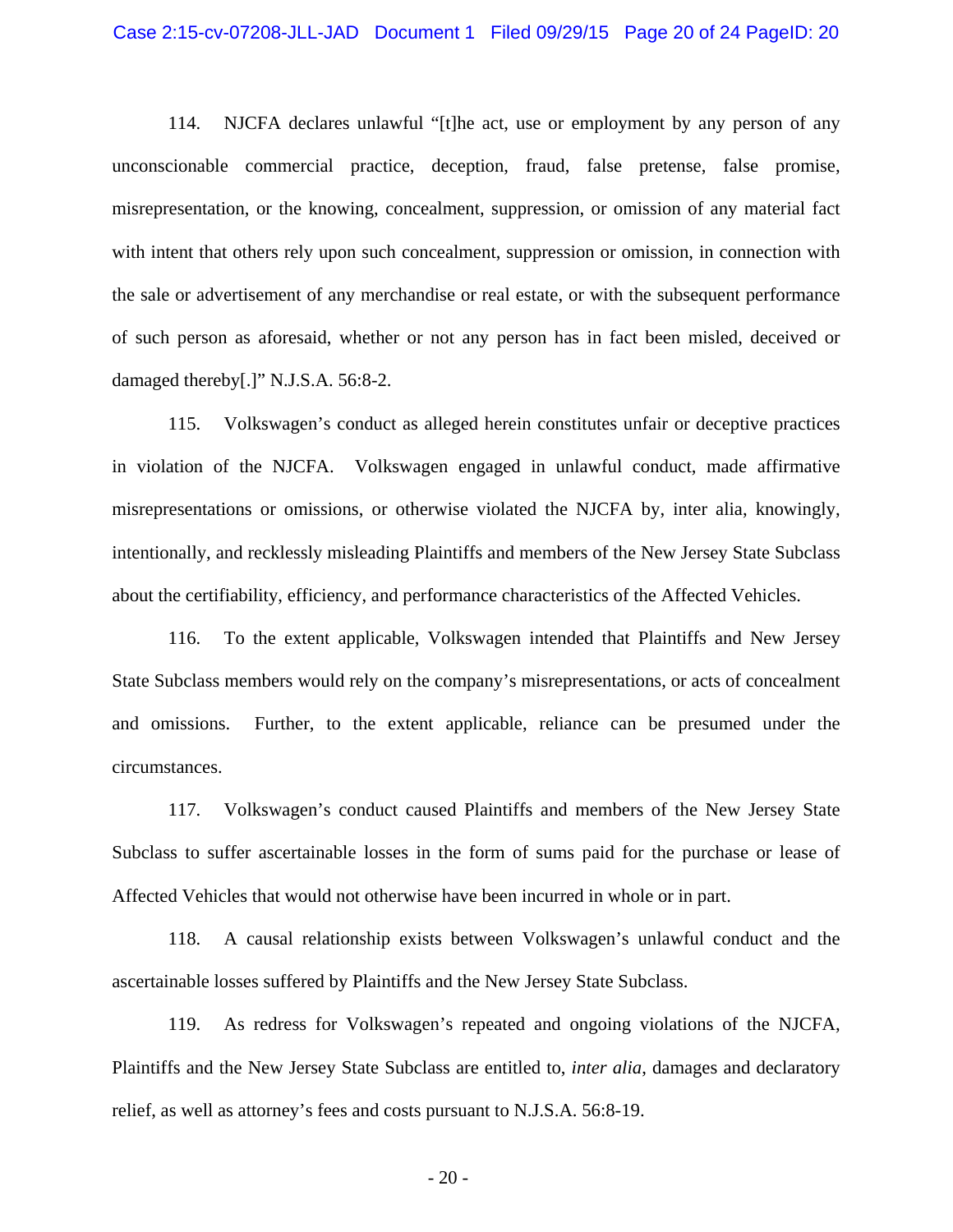# **COUNT TEN Florida Consumer Protection Law (On Behalf of the Florida State Subclass)**

120. Plaintiffs repeat the preceding paragraphs as if set forth fully herein.

121. This claim is asserted on behalf of the members of the Florida State Subclass under the Florida Deceptive and Unfair Trade Practices Act, ("FDUTPA"), Fla. Stat. § 501.201, *et seq*.

122. Plaintiffs and members of the Florida State Subclass are "consumers" within the meaning of Fla. Stat. § 501.203(7).

123. FDUTPA declares "unfair methods of competition, unconscionable acts or practices, and unfair or deceptive acts or practices in the conduct of any trade or commerce" to be unlawful. Fla. Stat. § 501.204(1).

124. FDUTPA defines "trade or commerce" as "the advertising, soliciting, providing, offering, or distributing, whether by sale, rental, or otherwise, of any good or service, or any property, whether tangible or intangible, or any other article, or thing of value, wherever situated." Fla. Stat. § 501.203(8).

125. Volkswagen's conduct alleged herein constitutes "trade or commerce" within the meaning of Fla. Stat. § 501.203(8), and "unfair methods of competition, unconscionable acts or practices, and unfair or deceptive acts or practices" for purposes of Fla. Stat. § 501.204(1).

126. As a direct and proximate result of Volkswagen's violations of FDUTPA, Plaintiff and putative Florida State Subclass members have suffered a loss of money and suffered actual damages.

127. In addition to actual damages, Plaintiff and the Florida State Subclass are entitled to declaratory and injunctive relief as well as reasonable attorney's fees and costs pursuant to Fla. Stat. §§ 501.2105 and 501.211.

- 21 -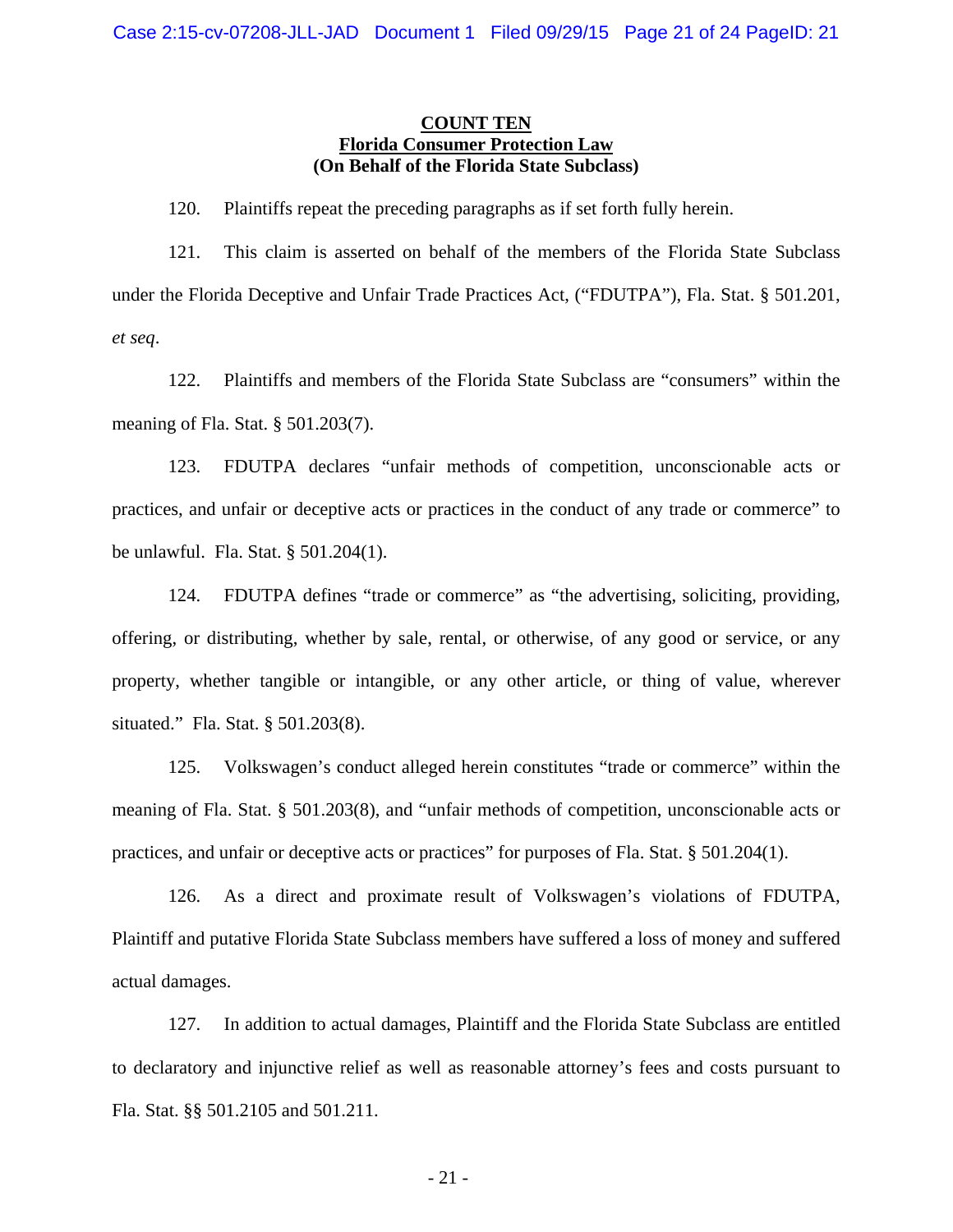Case 2:15-cv-07208-JLL-JAD Document 1 Filed 09/29/15 Page 22 of 24 PageID: 22

128. To the extent applicable, Volkswagen intended that Plaintiffs and Florida State Subclass members would rely on the company's misrepresentations, or acts of concealment and omissions. Further, to the extent applicable, reliance can be presumed under the circumstances.

# **COUNT ELEVEN Texas Consumer Protection Law (On Behalf of the Texas State Subclass)**

129. Plaintiffs repeat the preceding paragraphs as if set forth fully herein.

130. This claim is asserted on behalf of the members of the Texas State Subclass under the Texas Deceptive Trade Practices Act ("TDTPA"), Tex. Bus. & Com. Code §§ 17.4 *et seq.*

131. The TDTPA prohibits "[f]alse, misleading, or deceptive acts or practices in the conduct of any trade or commerce." Tex. Bus. & Com. Code § 17.46. Plaintiffs will make a demand in satisfaction of Tex. Bus. & Com. Code  $\S 17.45(2)$ , and may amend this complaint to assert claims under the TDTPA once the required time has elapsed. This paragraph and the other paragraphs alleged under this Count are for notice purposes only and do not currently assert an actual claim under the TDTPA. Following satisfaction of any notice requirement, Plaintiffs intend to allege as follows.

132. Volkswagen's conduct as alleged herein violated the TDTPA. Plaintiffs and members of the Texas State Subclass purchased or leased Affected Vehicles primarily for personal, family or household purposes that did not comply with federal emissions requirements, or did not possess the advertised efficiency and performance characteristics.

133. Volkswagen engaged in unlawful conduct, made affirmative misrepresentations or omissions, or otherwise violated the TDTPA by, inter alia, knowingly, intentionally, and recklessly misleading Plaintiffs and members of the Texas State Subclass about the certifiability, efficiency, and performance characteristics of the Affected Vehicles.

- 22 -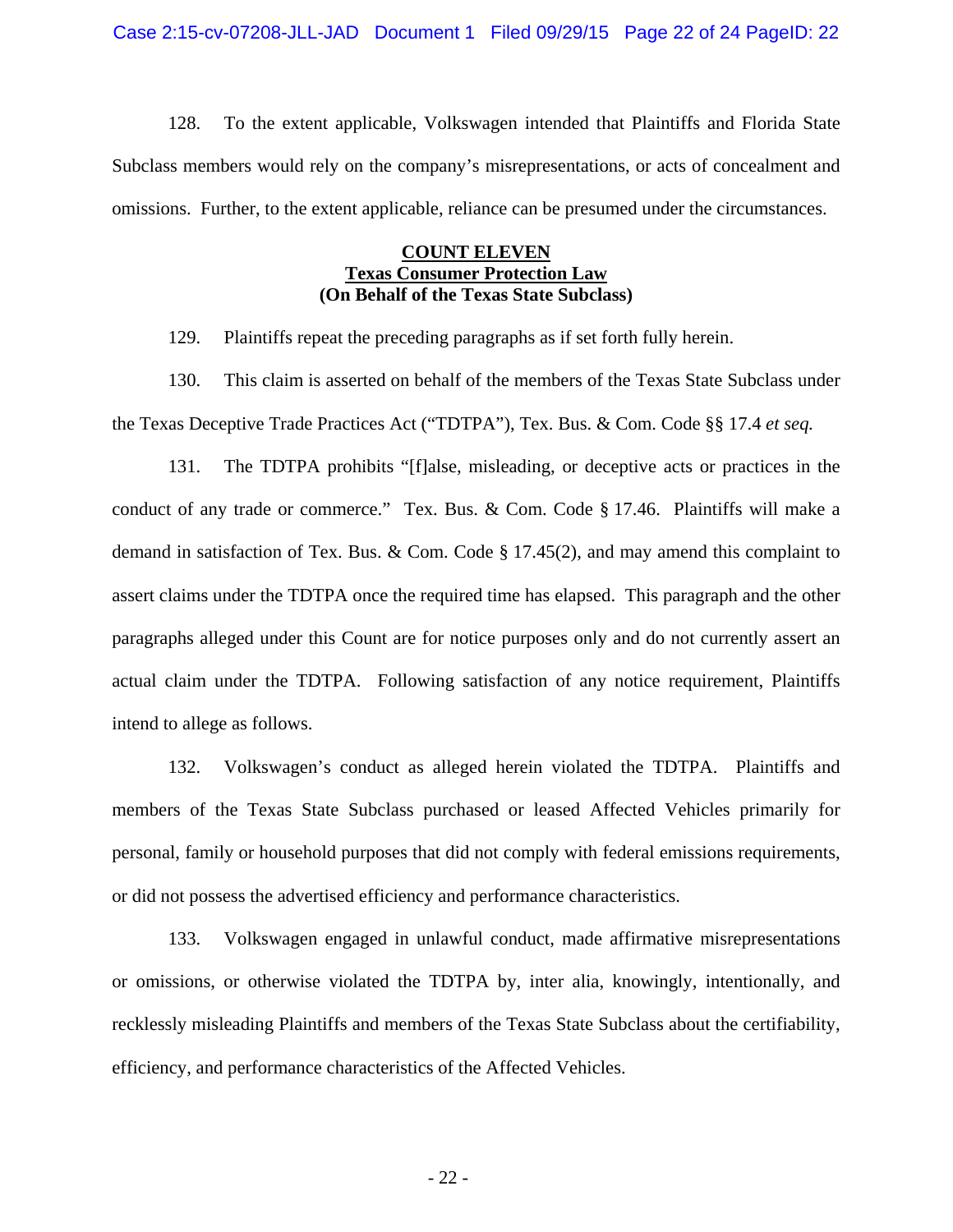## Case 2:15-cv-07208-JLL-JAD Document 1 Filed 09/29/15 Page 23 of 24 PageID: 23

134. To the extent applicable, Volkswagen intended that Plaintiffs and Texas State Subclass members would rely on the company's misrepresentations, or acts of concealment and omissions. Further, to the extent applicable, reliance can be presumed under the circumstances.

135. Volkswagen's conduct caused Plaintiffs and members of the Texas State Subclass to suffer ascertainable losses in the form of sums paid for the purchase or lease of Affected Vehicles that would not otherwise have been incurred in whole or in part.

136. A causal relationship exists between Volkswagen's unlawful conduct and the ascertainable losses suffered by Plaintiffs and the Texas State Subclass.

137. As redress for Volkswagen's repeated and ongoing violations of the TDTPA, Plaintiffs and the Texas State Subclass are entitled to, *inter alia*, damages and declaratory relief.

# **PRAYER FOR RELIEF**

**WHEREFORE**, Plaintiffs and the Classes demand a jury trial on all claims so triable and judgment as follows:

1. A declaration that Volkswagen's conduct alleged herein is fraudulent, deceptive, wrongful, unfair, inequitable, and unconscionable;

2. Restitution owing to Plaintiffs and the Classes as a result of the wrongs alleged herein in an amount to be determined at trial;

3. An accounting and disgorgement of the ill-gotten gains derived by Volkswagen's misconduct;

4. Actual damages in an amount according to proof (doubled or trebled as permitted by law);

5. A temporary and permanent injunction enjoining Volkswagen from engaging in the same wrongful conduct going forward including requiring Volkswagen to adequately disclose facts to render truthful its representations;

- 23 -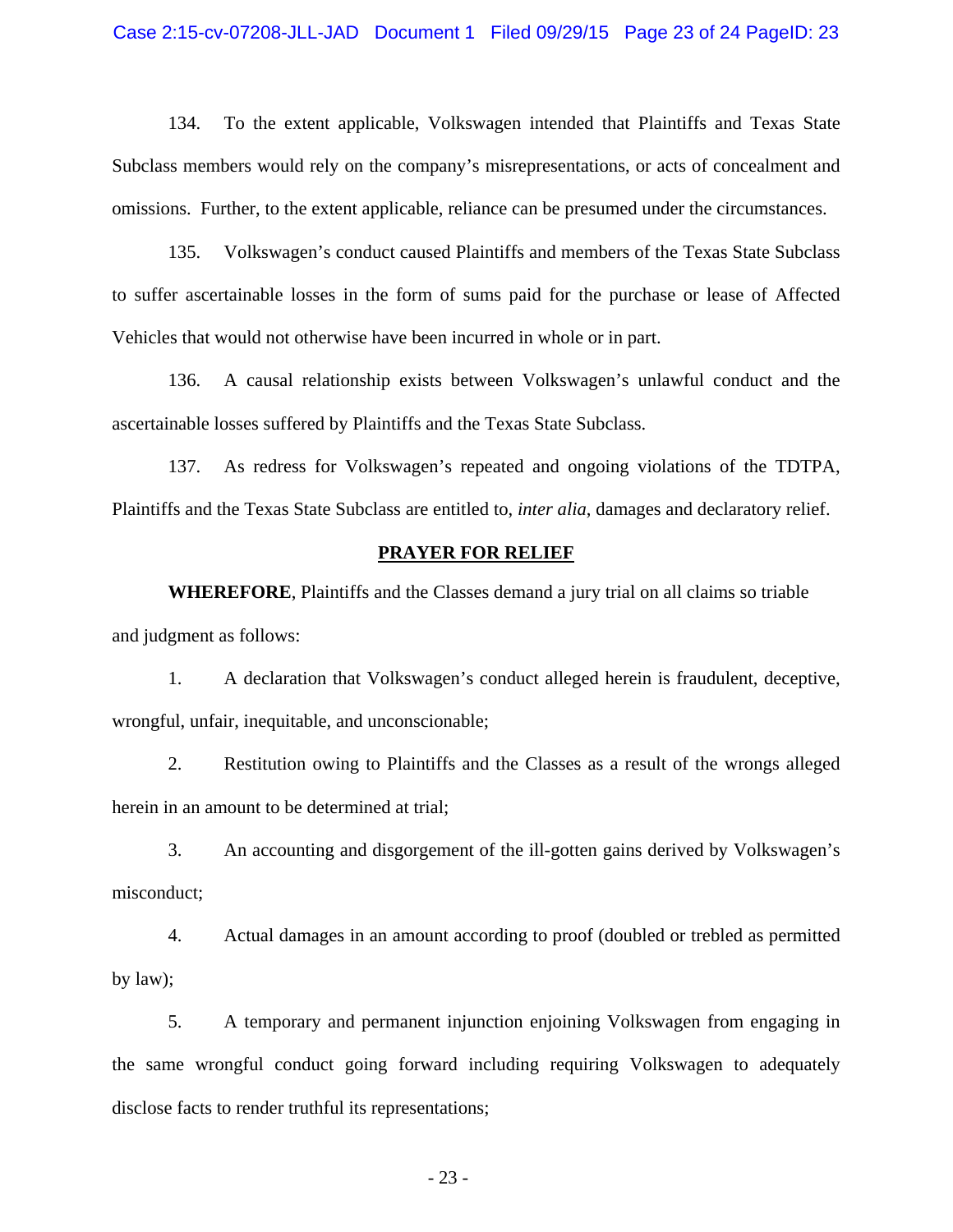6. Punitive and exemplary damages;

7. Pre-judgment and post-judgment interest at the maximum rate permitted by applicable law;

8. Costs and disbursements assessed by Plaintiffs in connection with this action,

including reasonable attorneys' fees; and

9. Such other relief as this Court deems just and proper.

**Dated: September 29, 2015** Respectfully submitted,

 */s*/ *David J. Stanoch* 

Richard M. Golomb, Esquire Ruben Honik, Esquire Kenneth J. Grunfeld, Esquire David J. Stanoch, Esquire **GOLOMB & HONIK, P.C.**  1515 Market Street, Suite 1100 Philadelphia, PA 19102 Phone: (215) 985-9177 Fax: (215) 985-4169 Email: [rgolomb@golombhonik.com](mailto:rgolomb@golombhonik.com)  [rhonik@golombhonik.com](mailto:rhonik@golombhonik.com)  [kgrunfeld@golombhonik.com](mailto:kgrunfeld@golombhonik.com)  [dstanoch@golombhonik.com](mailto:dstanoch@golombhonik.com) 

*Attorneys for Plaintiffs and the Proposed Classes*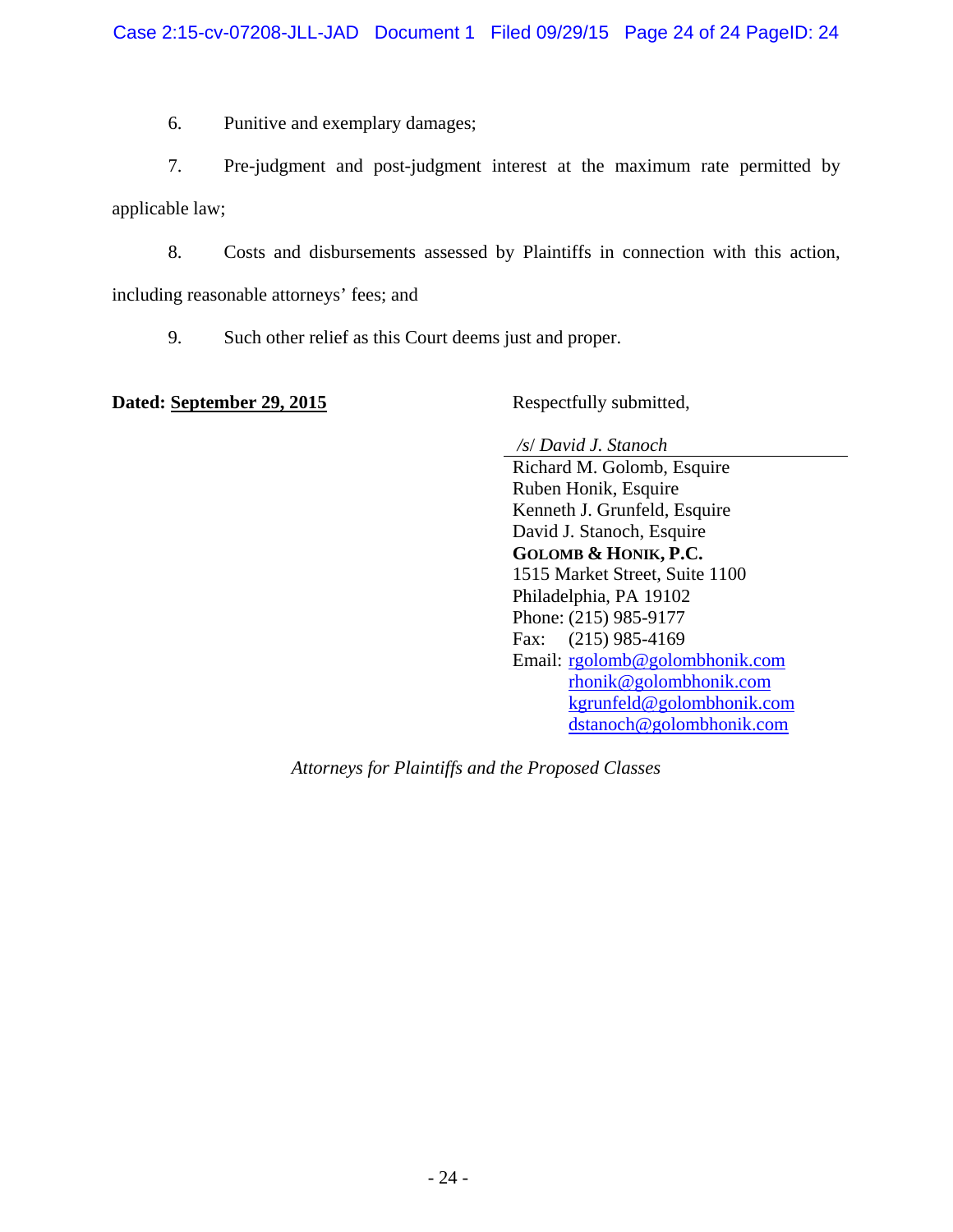Case 2:15-cv-07208-JLL-JAD Document 1-1 Filed 09/29/15 Page 1 of 7 PageID: 25

# EXHIBIT A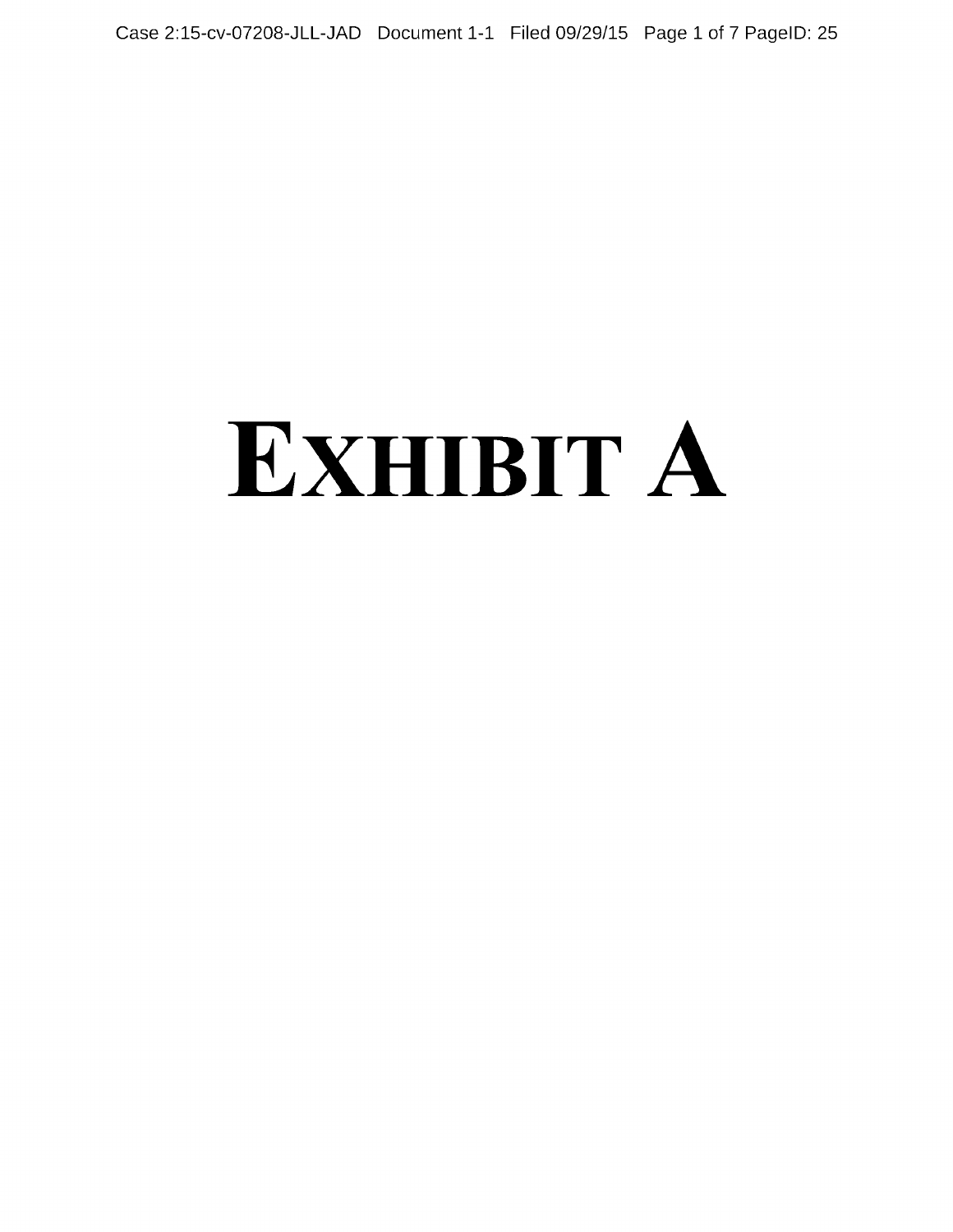

# UNITED STATES ENVIRONMENTAL PROTECTION AGENCY

WASHINGTON, D.C. 20460

SEP 1 8 2015

ENFORCEMENT AND COMPLIANCE ASSURANCE

VIA CERTIFIED MAIL RETURN RECEIPT REQUESTED

Volkswagen AG Audi AG Volkswagen Group of America, Inc. Thru:

David Geanacopoulos Executive Vice President Public Affairs and General Counsel Volkswagen Group of America, Inc. 2200 Ferdinand Porsche Drive Herndon, VA 20171

Stuart Johnson General Manager Engineering and Environmental Office Volkswagen Group of America. Inc. 3800 Hamlin Road Auburn Hills, MI 48326

Re: Notice of Violation

Dear Mr. Geanacopoulos and Mr. Johnson:

The United States Environmental Protection Agency (EPA) has investigated and continues to investigate Volkswagen AG, Audi AG, and Volkswagen Group of America (collectively. VW) for compliance with the Clean Air Act (CAA), 42 U.S.C. §§ 7401-7671q, and its implementing regulations. As detailed in this Notice of Violation (NOV), the EPA has determined that VW manufactured and installed defeat devices in certain model year 2009 through 2015 diesel lightduty vehicles equipped with 2.0 liter engines. These defeat devices bypass, defeat. or render inoperative elements of the vehicles' emission control system that exist to comply with CAA emission standards. Therefore, VW violated section  $203(a)(3)(B)$  of the CAA, 42 U.S.C.  $\S 7522(a)(3)(B)$ . Additionally, the EPA has determined that, due to the existence of the defeat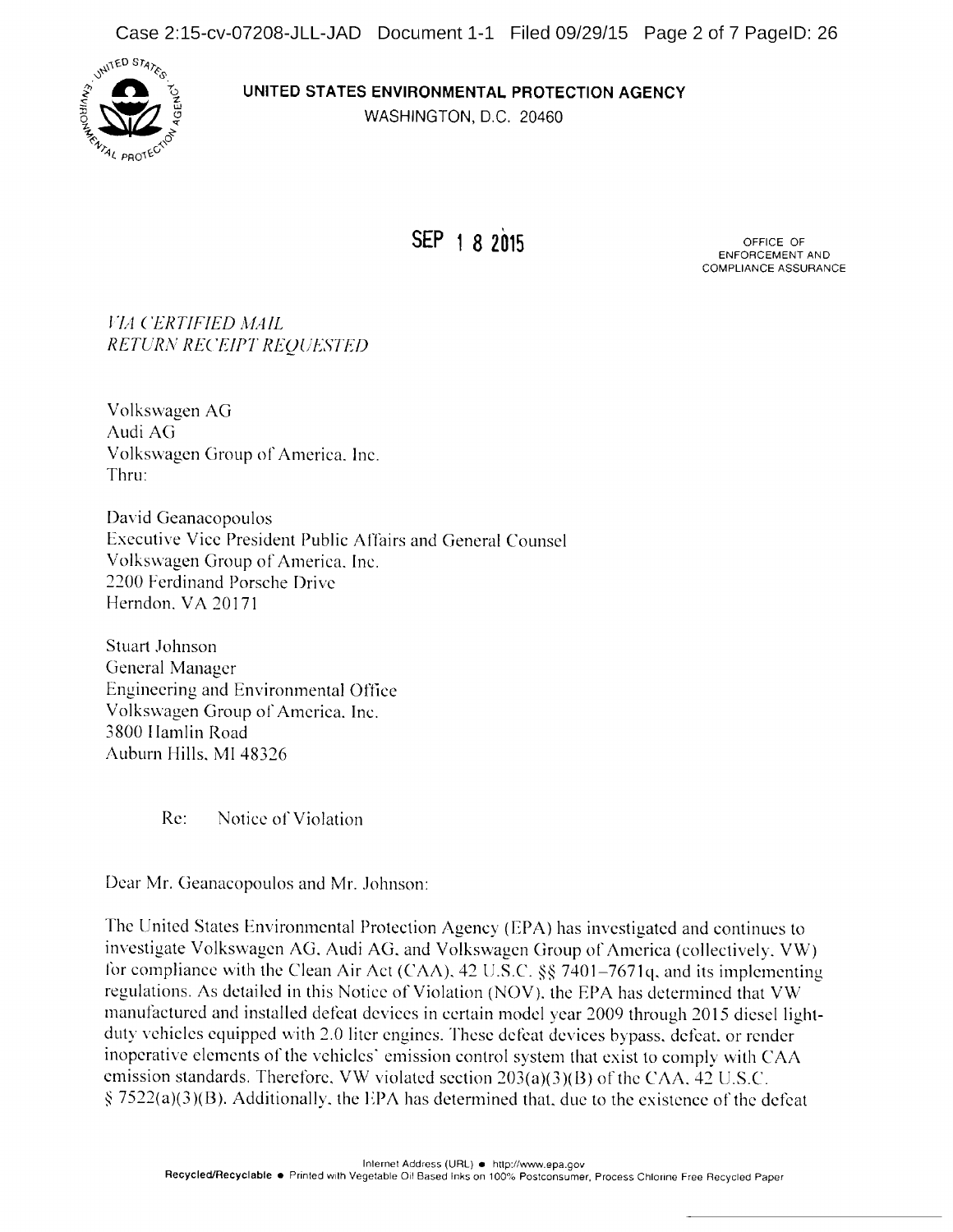devices in these vehicles, these vehicles do not conform in all material respects to the vehicle specifications described in the applications for the certificates of conformity that purportedly cover them. Therefore, VW also violated section  $203(a)(1)$  of the CAA, 42 U.S.C. § 7522(a)(1), by selling, offering for sale, introducing into commerce, delivering for introduction into commerce, or importing these vehicles, or for causing any of the foregoing acts.

# Law Governing Alleged Violations

This NOV arises under Part A of Title II of the CAA, 42 U.S.C.  $\S$ § 7521-7554, and the regulations promulgated thereunder. In creating the CAA, Congress found, in part, that "the increasing use of motor vehicles . . . has resulted in mounting dangers to the public health and welfare." CAA §  $101(a)(2)$ , 42 U.S.C. § 7401(a)(2). Congress' purpose in creating the CAA, in part, was "to protect and enhance the quality of the Nation's air resources so as to promote the public health and welfare and the productive capacity of its population." and "to initiate and accelerate <sup>a</sup> national research and development program to achieve the prevention and control of air pollution." CAA § 101(b)(1)–(2), 42 U.S.C. § 7401(b)(1)–(2). The CAA and the regulations promulgated thereunder aim to protect human health and the environment by reducing emissions of nitrogen oxides (NOx) and other pollutants from mobile sources of air pollution. Nitrogen oxides are <sup>a</sup> family of highly reactive gases that play <sup>a</sup> major role in the atmospheric reactions with volatile organic compounds (VOCs) that produce ozone (smog) on hot summer days. Breathing ozone can trigger <sup>a</sup> variety of health problems including chest pain, coughing, throat irritation, and congestion. Breathing ozone can also worsen bronchitis, emphysema, and asthma. Children are at greatest risk of experiencing negative health impacts from exposure to ozone.

The EPA's allegations here concern light-duty motor vehicles for which 40 C.F.R. Part <sup>86</sup> sets emission standards and test procedures and section 203 of the CAA, 42 U.S.C. § 7522, sets compliance provisions. Light-duty vehicles must satisfy emission standards for certain air pollutants. including NOx. 40 C.F.R. § 86.1811-04. The EPA administers a certification program to ensure that every vehicle introduced into United States commerce satisfies applicable emission standards. Under this program, the EPA issues certificates of conformity (COCs), and thereby approves the introduction of vehicles into United States commerce.

To obtain <sup>a</sup> COC, <sup>a</sup> light-duty vehicle manufacturer must submit <sup>a</sup> COC application to the EPA for each test group of vehicles that it intends to enter into United States commerce. 40 C.F.R. 86.1843-01. The COC application must include, among other things, <sup>a</sup> list of all auxiliary emission control devices (AECDs) installed on the vehicles.  $40 \text{ C.F.R.}$   $\frac{8}{1844-01}$ (d)(11). An AECD is "any element of design which senses temperature, vehicle speed, engine RPM. transmission gear. manifold vacuum, or any other parameter for the purpose of activating, modulating, delaying, or deactivating the operation of any part of the emission control system." <sup>40</sup> C.F.R. 86.1803-01. The COC application must also include "a justification for each AECD, the parameters they sense and control, a detailed justification of each AECD that results in a reduction in effectiveness of the emission control system, and [a] rationale for why it is not <sup>a</sup> defeat device."  $40$  C.F.R. § 86.1844-01(d)(11).

A defeat device is an AECD "that reduces the effectiveness of the emission control system under conditions which may reasonably be expected to be encountered in normal vehicle operation and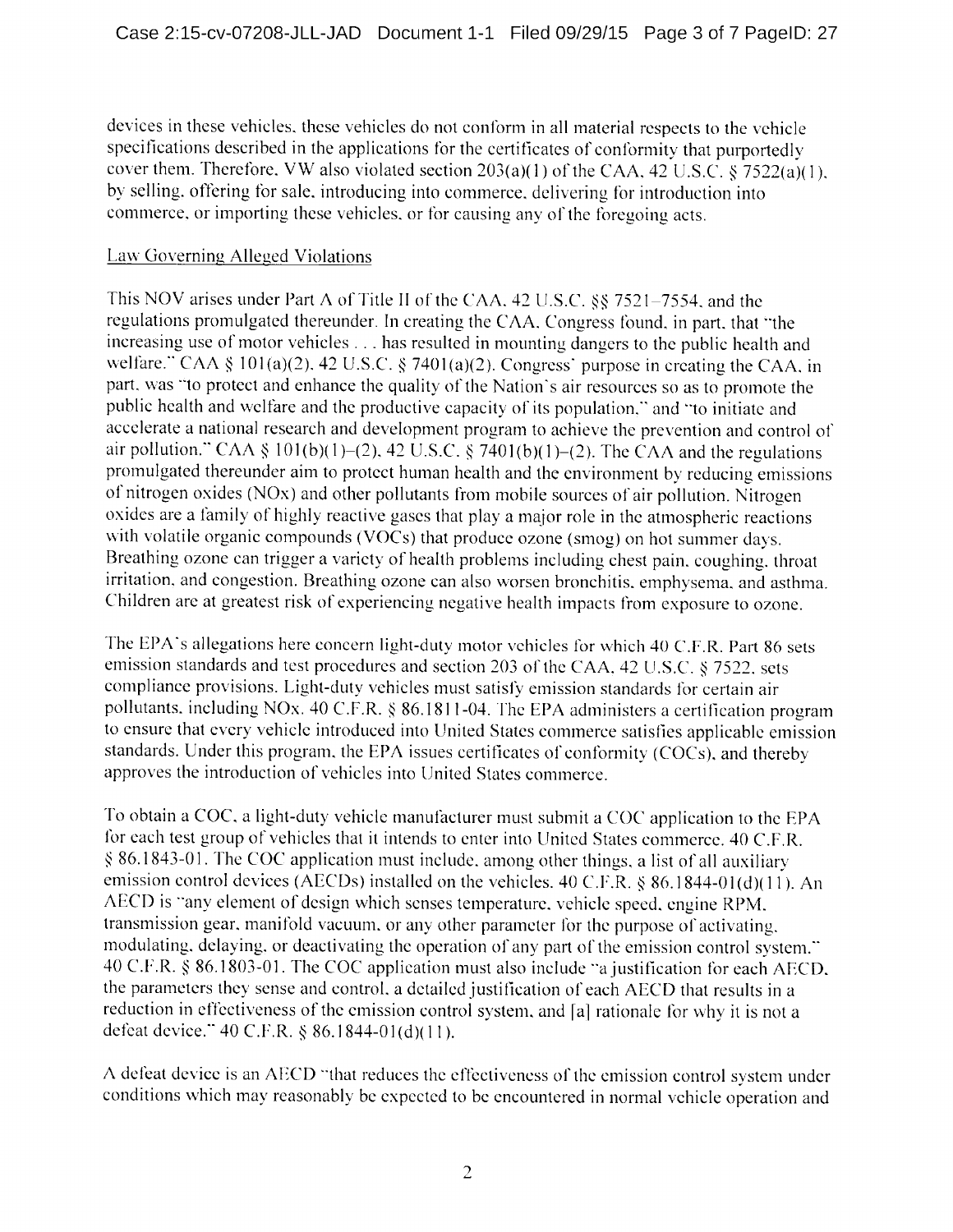use, unless: (1) Such conditions are substantially included in the Federal emission test procedure; (2) The need for the AECD is justified in terms of protecting the vehicle against damage or accident: (3) The AECD does not go beyond the requirements of engine starting; or (4) The AECD applies only for emergency vehicles . . . . "40 C.F.R. § 86.1803-01.

Motor vehicles equipped with defeat devices, such as those at issue here, cannot be certified. EPA, Advisory Circular Number 24: Prohibition on use of.Emission Control Defeat Device (Dec. 11, 1972); see also 40 C.F.R. §§ 86-1809-01, 86-1809-10, 86-1809-12. Electronic control systems which may receive inputs from multiple sensors and control multiple actuators that affect the emission control system's performance are AECDs. EPA, Advisory Circular Number 24-2: Prohibition of Emission Control Defeat Devices - Optional Objective Criteria (Dec. 6, 1978). "Such elements of design could be control system logic (i.e., computer software), and/or calibrations, and/or hardware items." Id.

"Vehicles are covered by a certificate of conformity only if they are in all material respects as described in the manufacturer's application for certification...  $\therefore$  40 C.F.R. § 86.1848-10(c)(6). Similarly, a COC issued by EPA, including those issued to VW, state expressly, "[t]his certificate covers only those new motor vehicles or vehicle engines which conform, in all material respects. to the design specifications" described in the application for that COC. See also 40 C.F.R. §§ 86.1844-01 (listing required content for COC applications), 86.1848-01(b) (authorizing the EPA to issue COCs on any terms that are necessary or appropriate to assure that new motor vehicles satisfy the requirements of the CAA and its regulations).

The CAA makes it a violation "for any person to manufacture or sell, or offer to sell, or install, any part or component intended for use with, or as part of, any motor vehicle or motor vehicle engine, where <sup>a</sup> principal effect of the part or component is to bypass. defeat. or render inoperative any device or element of design installed on or in <sup>a</sup> motor vehicle or motor vehicle engine in compliance with regulations under this subchapter, and where the person knows or should know that such part or component is being offered for sale or installed for such use or put to such use." CAA § 203(a)(3)(B), 42 U.S.C. § 7522(a)(3)(B); 40 C.F.R. § 86.1854-12(a)(3)(ii). Additionally, manufacturers are prohibited from selling, offering for sale, introducing into commerce, delivering for introduction into commerce, or importing. any ncw motor vehicle unless that vehicle is covered by an EPA-issued COC. CAA  $\S$  203(a)(1), 42 U.S.C.  $\S$  7522(a)(1); 40 C.F.R. § 86.1854-12(a)(1). It is also a violation to cause any of the foregoing acts. CAA § 203(a), 42 U.S.C. § 7522(a); 40 C.F.R. § 86-1854-12(a).

# Alleged Violations

Each VW vehicle identified by the table below has AECDs that were not described in the application for the COC that purportedly covers the vehicle. Specifically. VW manufactured and installed software in the electronic control module (ECM) of these vehicles that sensed when the vehicle was being tested for compliance with EPA emission standards. For ease of reference, the EPA is calling this the "switch." The "switch" senses whether the vehicle is being tested or not based on various inputs including the position of the steering wheel, vehicle speed. the duration of the engine's operation, and barometric pressure. These inputs precisely track the parameters of the federal test procedure used for emission testing for EPA certification purposes. During EPA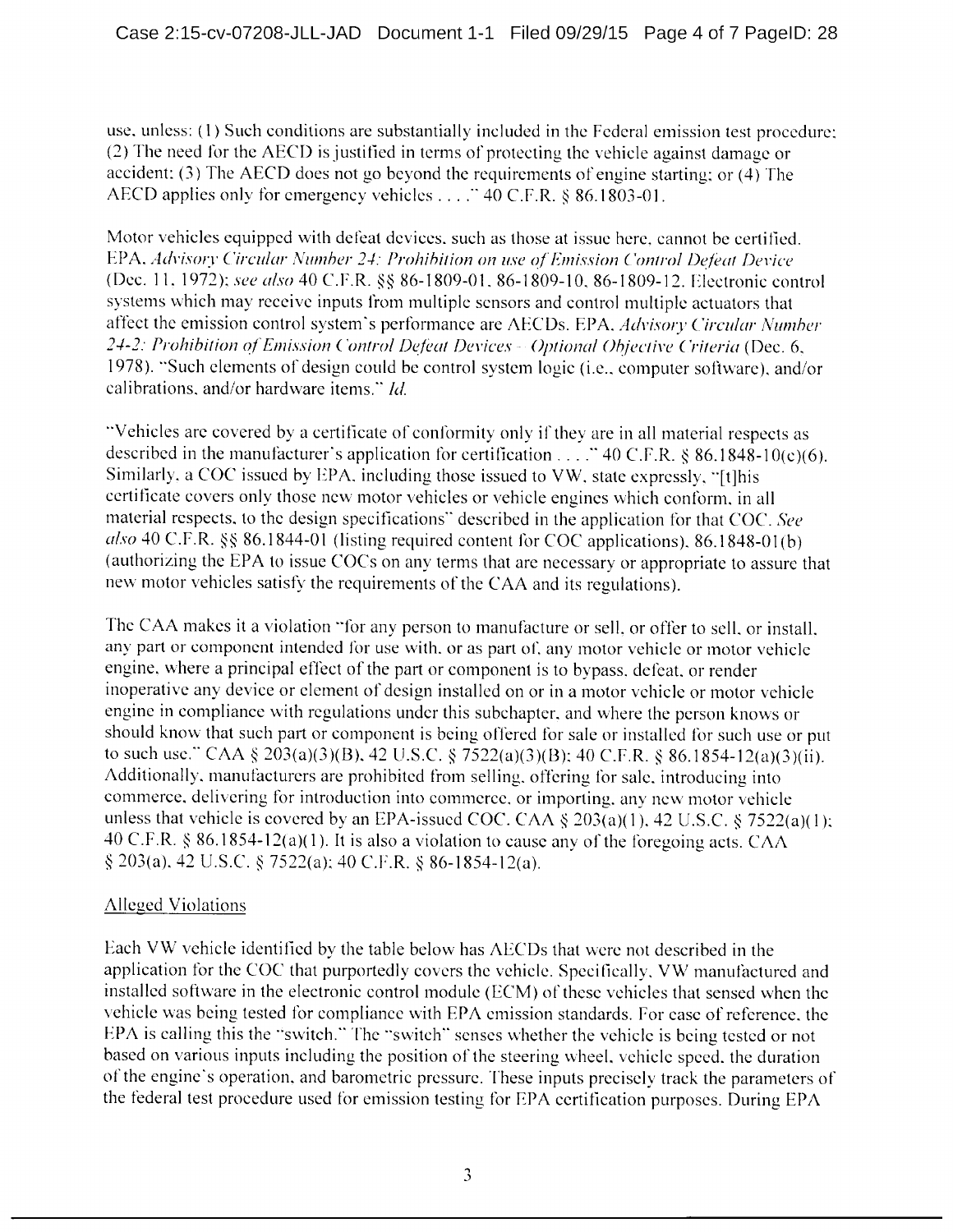emission testing. the vehicles' ECM ran software which produced compliant emission results under an ECM calibration that VW referred to as the "dyno calibration" (referring to the equipment used in emissions testing, called <sup>a</sup> dynamometer). At all other times during normal vehicle operation, the "switch" was activated and the vehicle ECM software ran a separate "road calibration" which reduced the effectiveness of the emission control system (specifically the selective catalytic reduction or the lean NOx trap). As <sup>a</sup> result, emissions of NOx increased by <sup>a</sup> factor of <sup>10</sup> to <sup>40</sup> times above the EPA compliant levels, depending on the type of drive cycle (e.g., city. highway).

The California Air Resources Board (CARB) and the EPA were alerted to emissions problems with these vehicles in May <sup>2014</sup> when the West Virginia University's (WVU) Center for Alternative Fuels, Engines & Emissions published results of <sup>a</sup> study commissioned by the International Council on Clean Transportation that found significantly higher in-use emissions from two light duty diesel vehicles (a 2012 Jetta and a 2013 Passat). Over the course of the year following the publication of the WVU study. VW continued to assert to CARB and the EPA that the increased emissions from these vehicles could be attributed to various technical issues and unexpected in-use conditions. VW issued <sup>a</sup> voluntary recall in December 2014 to address the issue. CARB, in coordination with the EPA, conducted follow up testing of these vehicles both in the laboratory and during normal road operation to confirm the efficacy of the recall. When the testing showed only <sup>a</sup> limited benefit to the recall, CARB broadened the testing to pinpoint the exact technical nature of the vehicles' poor performance, and to investigate why the vehicles' onboard diagnostic system was not detecting the increased emissions. None of the potential technical issues suggested by VW explained the higher test results consistently confirmed during CARB's testing. It became clear that CARB and the EPA would not approve certificates of conformity for VW's <sup>2016</sup> model year diesel vehicles until VW could adequately explain the anomalous emissions and ensure the agencies that the 2016 model year vehicles would not have similar issues. Only then did VW admit it had designed and installed <sup>a</sup> defeat device in these vehicles in the form of <sup>a</sup> sophisticated software algorithm that detected when <sup>a</sup> vehicle was undergoing emissions testing.

VW knew or should have known that its "road calibration" and "switch" together bypass, defeat, or render inoperative elements of the vehicle design related to compliance with the CAA emission standards. This is apparent given the design of these defeat devices. As described above, the software was designed to track the parameters of the federal test procedure and cause emission control systems to underperform when the software determined that the vehicle was not undergoing the federal test procedure.

VW's "road calibration" and "switch" are  $AECDs<sup>1</sup>$  that were neither described nor justified in the applicable COC applications, and are illegal defeat devices. Therefore each vehicle identified by the table below does not conform in <sup>a</sup> material respect to the vehicle specifications described in the COC application. As such, VW violated section 203(a)(1) of the CAA, <sup>42</sup> U.S.C.  $\S$  7522(a)(1), each time it sold, offered for sale, introduced into commerce, delivered for introduction into commerce, or imported (or caused any of the foregoing with respect to) one of the hundreds of thousands of new motor vehicles within these test groups. Additionally, VW

<sup>&</sup>lt;sup>1</sup> There may be numerous engine maps associated with VW's "road calibration" that are AECDs, and that may also be defeat devices. For ease of description, the EPA is referring to these maps collectively as the "road calibration."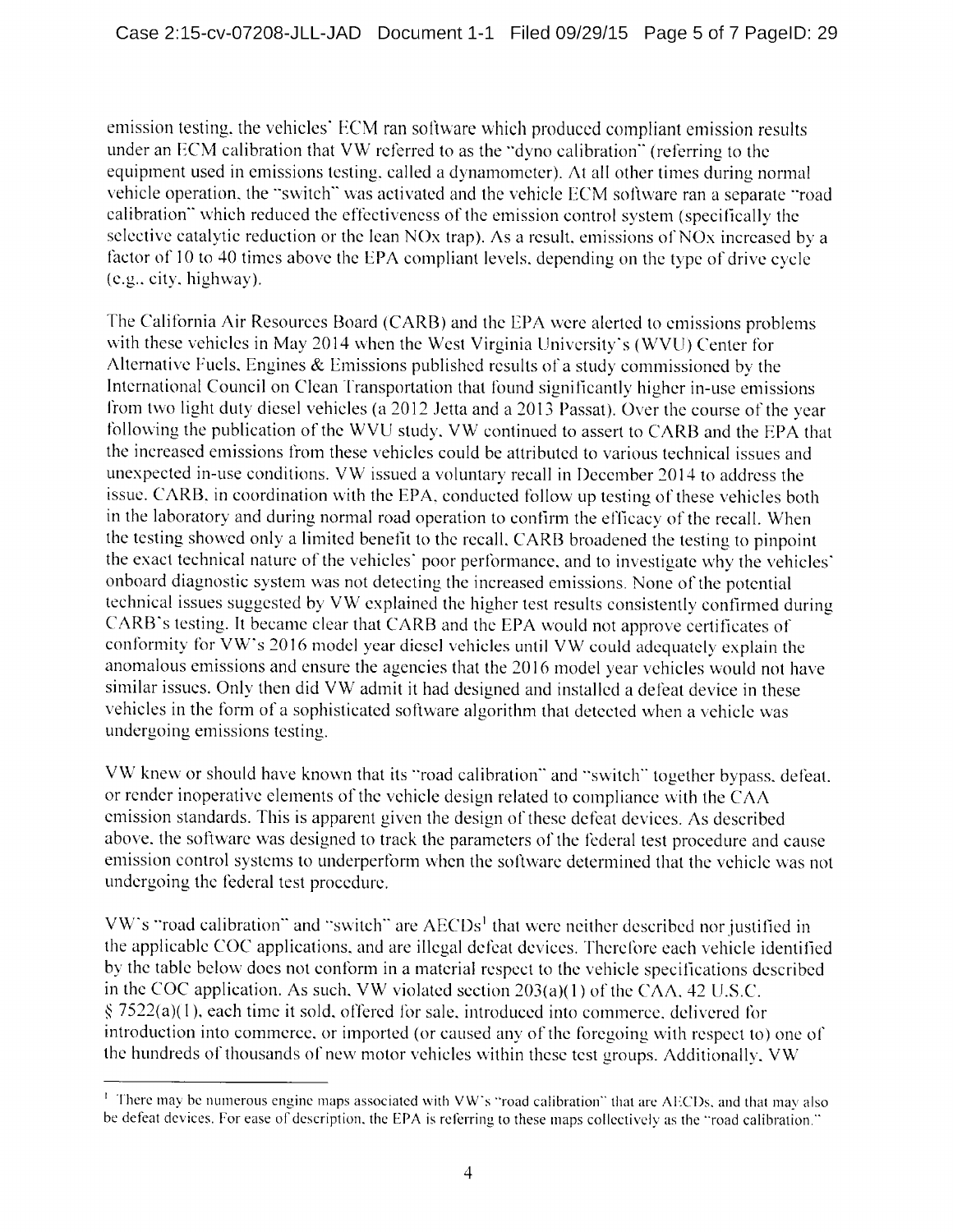violated section  $203(a)(3)(B)$  of the CAA, 42 U.S.C. § 7522(a)(3)(B), each time it manufactured and installed into these vehicles an ECM equipped with the "switch" and "road calibration."

| <b>Model Year</b> | <b>EPA Test Group</b> | Make and Model(s)                               |  |  |  |
|-------------------|-----------------------|-------------------------------------------------|--|--|--|
| 2009              | 9VWXV02.035N          | VW Jetta, VW Jetta Sportwagen                   |  |  |  |
| 2009              | 9VWXV02.0U5N          | VW Jetta, VW Jetta Sportwagen                   |  |  |  |
| 2010              | AVWXV02.0U5N          | VW Golf, VW Jetta, VW Jetta Sportwagen, Audi A3 |  |  |  |
| 2011              | BVWXV02.0U5N          | VW Golf, VW Jetta, VW Jetta Sportwagen, Audi A3 |  |  |  |
| 2012              | CVWXV02.0U5N          | VW Beetle, VW Beetle Convertible, VW Golf, VW   |  |  |  |
|                   |                       | Jetta, VW Jetta Sportwagen, Audi A3             |  |  |  |
| 2012              | CVWXV02.0U4S          | <b>VW</b> Passat                                |  |  |  |
| 2013              | DVWXV02.0U5N          | VW Beetle, VW Beetle Convertible, VW Golf, VW   |  |  |  |
|                   |                       | Jetta, VW Jetta Sportwagen, Audi A3             |  |  |  |
| 2013              | DVWXV02.0U4S          | <b>VW</b> Passat                                |  |  |  |
| 2014              | EVWXV02.0U5N          | VW Beetle, VW Beetle Convertible, VW Golf, VW   |  |  |  |
|                   |                       | Jetta, VW Jetta Sportwagen, Audi A3             |  |  |  |
| 2014              | EVWXV02.0U4S          | <b>VW Passat</b>                                |  |  |  |
| 2015              | FVGAV02.0VAL          | VW Beetle, VW Beetle Convertible, VW Golf, VW   |  |  |  |
|                   |                       | Golf Sportwagen, VW Jetta, VW Passat, Audi A3   |  |  |  |

The vehicles are identified by the table below. All vehicles are equipped with 2.0 liter diesel engines.

# Enforcement

The EPA's investigation into this matter is continuing. The above table represents specific violations that the EPA believes, at this point, are sufficiently supported by evidence to warrant the alleations in this NOV. The EPA may find additional violations as the investigation continues.

The EPA is authorized to refer this matter to the United States Department of Justice for initiation of appropriate enforcement action. Among other things. persons who violate section  $203(a)(3)(B)$  of the CAA, 42 U.S.C. § 7522(a)(3)(B), are subject to a civil penalty of up to \$3,750 for each violation that occurred on or after January 13, 2009;<sup>[1]</sup> CAA § 205(a), 42 U.S.C.  $\S$  7524(a); 40 C.F.R.  $\S$  19.4. In addition, any manufacturer who, on or after January 13, 2009, sold, offered for sale, introduced into commerce, delivered for introduction into commerce. imported, or caused any of the foregoing acts with respect to any new motor vehicle that was not covered by an EPA-issued COC is subject, among other things, to <sup>a</sup> civil penalty of up to \$37,500 for each violation.<sup>[2]</sup> CAA § 205(a), 42 U.S.C. § 7524(a); 40 C.F.R. § 19.4. The EPA may seek, and district courts may order, equitable remedies to further address these alleged violations. CAA  $\S 204(a)$ , 42 U.S.C.  $\S 7523(a)$ .

 $[1]$  \$2,750 for violations occurring prior to January 13, 2009.

 $121$  \$32,500 for violations occurring prior to January 13, 2009.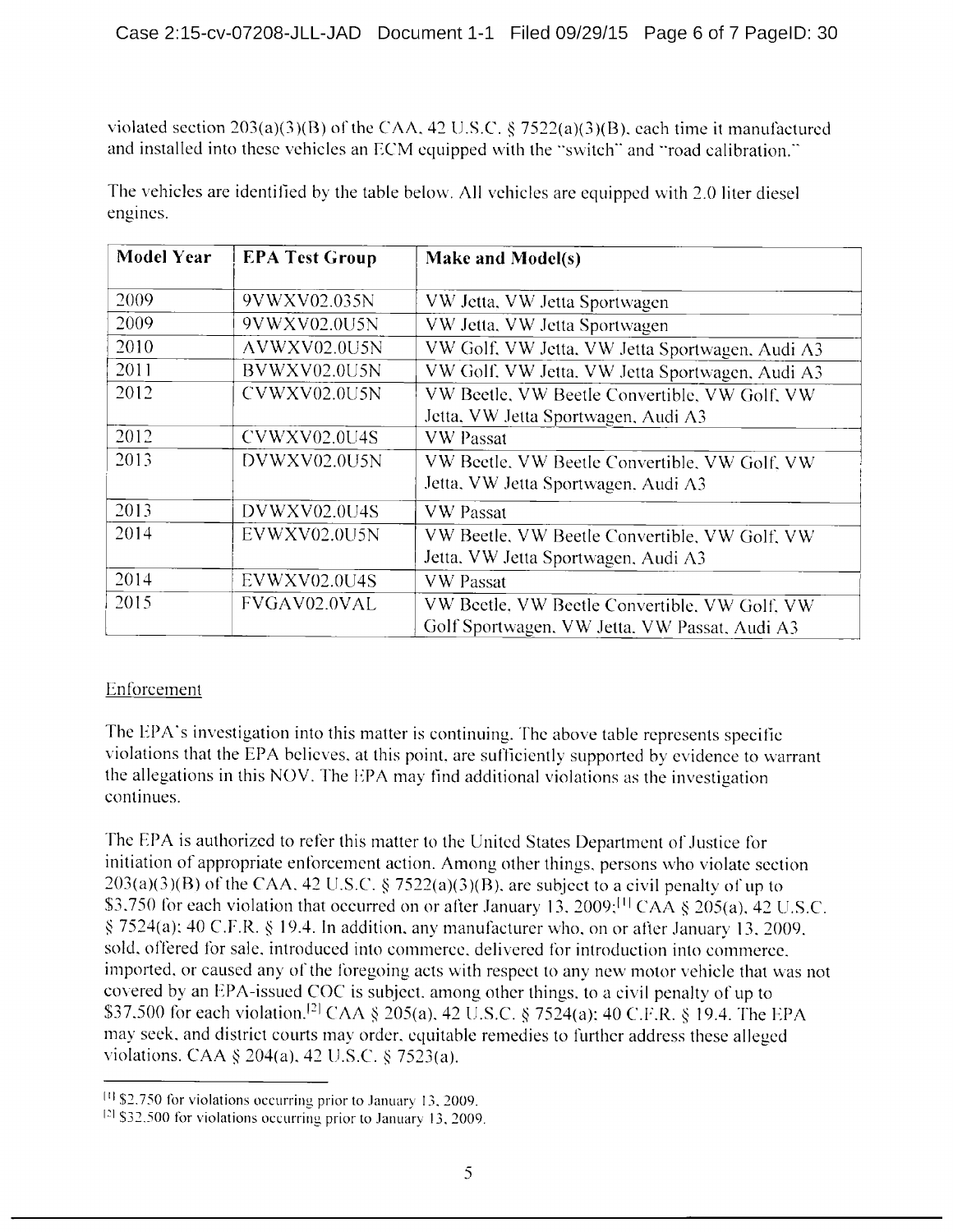The EPA is available to discuss this matter with you. Please contact Meetu Kaul, the EPA attorney assigned to this matter, to discuss this NOV. Ms. Kaul can be reached as follows:

Meetu Kaul U.S. EPA, Air Enforcement Division 1200 Pennsylvania Avenue, NW William Jefferson Clinton Federal Building Washington, DC 20460 (202) 564-5472 kaul.meetu@epa.gov

Sincerely, Phillip A. Brooks

**Director** Air Enforcement Division Office of Civil Enforcement

Copy: Todd Sax, California Air Resources Board Walter Benjamin Fisherow, United States Department of Justice Stuart Drake. Kirkland & Ellis LLP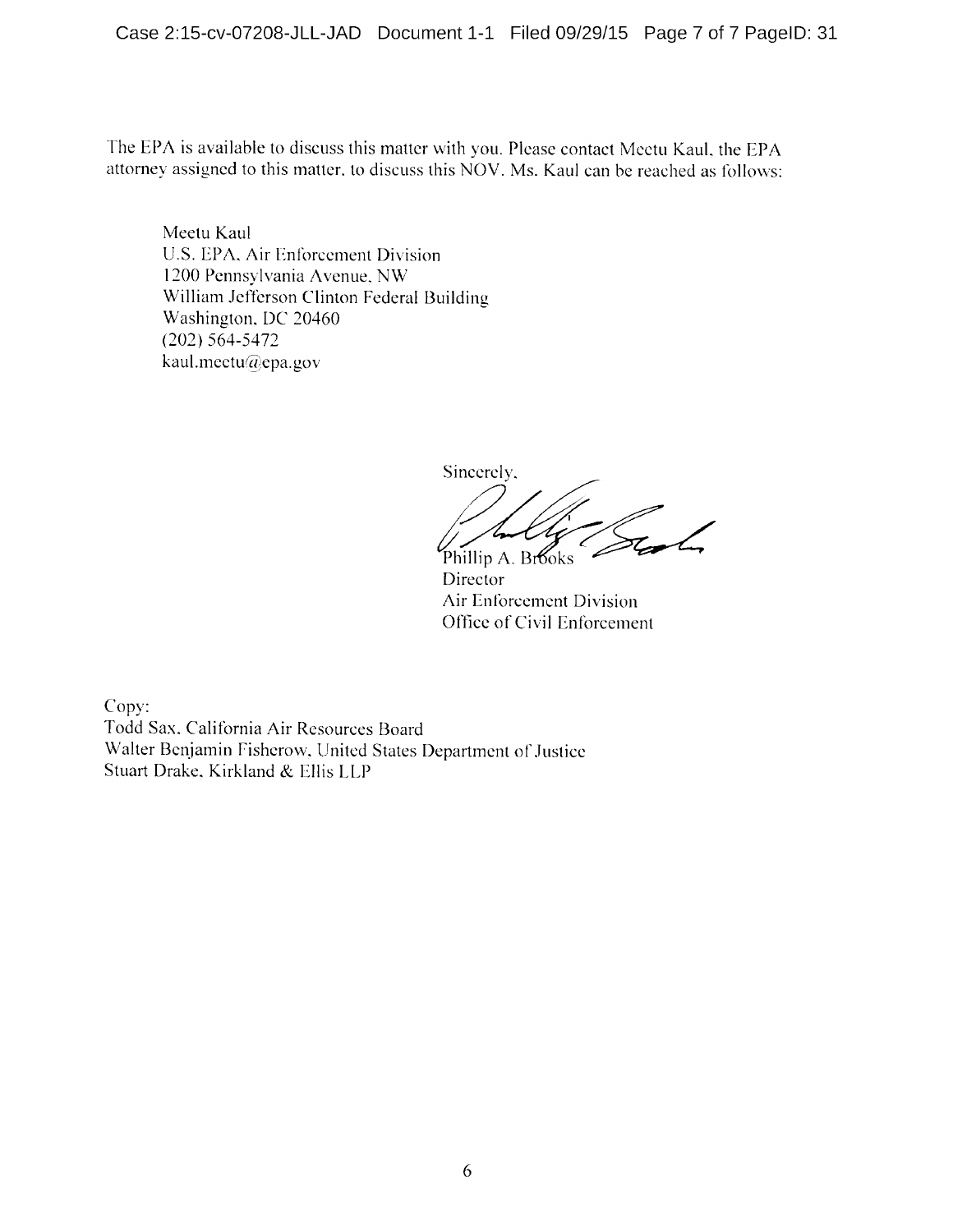# 1s 44 (Rev. 12/12)Case 2:15-cv-07208-JLL-JAD C**RIGHT POVER SHEET**<sup>929/15</sup> Page 1 of 2 PageID: 32

The JS 44 civil cover sheet and the information contained herein neither replace nor supplement the filing and service of pleadings or other papers as required by law, except as provided by local rules of court. This form,

| <b>I.</b> (a) <b>PLAINTIFFS</b><br>John Puglisi, Paul Krawitz and Melissa Wittig, on behalf of themselves<br>and all other similarly situated,                                                                                       |                                                                                                                                                                                                  |                                                                                                                                                                                                                                                                                                                                                                        |                          | <b>DEFENDANTS</b><br>Volkswagen Group of America, Inc.                                                                                                                                                       |                                                                                                                                                                        |                                                                                                           |                                                                                                                                                                                                                                              |  |
|--------------------------------------------------------------------------------------------------------------------------------------------------------------------------------------------------------------------------------------|--------------------------------------------------------------------------------------------------------------------------------------------------------------------------------------------------|------------------------------------------------------------------------------------------------------------------------------------------------------------------------------------------------------------------------------------------------------------------------------------------------------------------------------------------------------------------------|--------------------------|--------------------------------------------------------------------------------------------------------------------------------------------------------------------------------------------------------------|------------------------------------------------------------------------------------------------------------------------------------------------------------------------|-----------------------------------------------------------------------------------------------------------|----------------------------------------------------------------------------------------------------------------------------------------------------------------------------------------------------------------------------------------------|--|
| (b) County of Residence of First Listed Plaintiff<br>Ocean<br>(EXCEPT IN U.S. PLAINTIFF CASES)                                                                                                                                       |                                                                                                                                                                                                  |                                                                                                                                                                                                                                                                                                                                                                        |                          | County of Residence of First Listed Defendant<br>Fairfax County<br>(IN U.S. PLAINTIFF CASES ONLY)<br>IN LAND CONDEMNATION CASES, USE THE LOCATION OF<br>NOTE:<br>THE TRACT OF LAND INVOLVED.                 |                                                                                                                                                                        |                                                                                                           |                                                                                                                                                                                                                                              |  |
| (c) Attorneys (Firm Name, Address, Email and Telephone Number)<br>David J. Stanoch, Esquire Golomb & Honik, P.C.<br>1515 Market Street, Suite 1100, Philadelphia, PA<br>(215) 985-9177; Email: rhonik@golombhonik.com                |                                                                                                                                                                                                  |                                                                                                                                                                                                                                                                                                                                                                        |                          | Attorneys (If Known)                                                                                                                                                                                         |                                                                                                                                                                        |                                                                                                           |                                                                                                                                                                                                                                              |  |
| <b>II. BASIS OF JURISDICTION</b> (Place an "X" in One Box Only)                                                                                                                                                                      |                                                                                                                                                                                                  |                                                                                                                                                                                                                                                                                                                                                                        |                          |                                                                                                                                                                                                              |                                                                                                                                                                        |                                                                                                           | <b>III. CITIZENSHIP OF PRINCIPAL PARTIES</b> (Place an "X" in One Box for Plaintiff                                                                                                                                                          |  |
| $\Box$ 1 U.S. Government<br>Plaintiff                                                                                                                                                                                                | <b>1</b> 3 Federal Question<br>(U.S. Government Not a Party)                                                                                                                                     |                                                                                                                                                                                                                                                                                                                                                                        |                          | (For Diversity Cases Only)<br>Citizen of This State                                                                                                                                                          | <b>DEF</b><br><b>PTF</b><br>$\mathbf{X}$ 1<br>$\Box$ 1                                                                                                                 | Incorporated or Principal Place<br>of Business In This State                                              | and One Box for Defendant)<br><b>PTF</b><br><b>DEF</b><br>$\Box$ 4<br>$\Box$ 4                                                                                                                                                               |  |
| $\Box$ 2 U.S. Government<br>Defendant                                                                                                                                                                                                | $\boxtimes$ 4 Diversity<br>(Indicate Citizenship of Parties in Item III)                                                                                                                         |                                                                                                                                                                                                                                                                                                                                                                        | Citizen of Another State |                                                                                                                                                                                                              | $\Box$ 2<br>$\Box$ 2                                                                                                                                                   | $\overline{\mathbf{X}}$ 5<br>Incorporated and Principal Place<br>$\Box$ 5<br>of Business In Another State |                                                                                                                                                                                                                                              |  |
| <b>IV. NATURE OF SUIT</b> (Place an "X" in One Box Only)                                                                                                                                                                             |                                                                                                                                                                                                  |                                                                                                                                                                                                                                                                                                                                                                        |                          | Citizen or Subject of a<br>Foreign Country                                                                                                                                                                   | $\Box$ 3                                                                                                                                                               | $\Box$ 3 Foreign Nation                                                                                   | $\Box$ 6<br>$\Box$ 6                                                                                                                                                                                                                         |  |
| <b>CONTRACT</b>                                                                                                                                                                                                                      |                                                                                                                                                                                                  | <b>TORTS</b>                                                                                                                                                                                                                                                                                                                                                           |                          | <b>FORFEITURE/PENALTY</b>                                                                                                                                                                                    |                                                                                                                                                                        | <b>BANKRUPTCY</b>                                                                                         | <b>OTHER STATUTES</b>                                                                                                                                                                                                                        |  |
| $\Box$ 110 Insurance<br>$\Box$ 120 Marine<br>130 Miller Act<br>$\Box$ 140 Negotiable Instrument<br>150 Recovery of Overpayment<br>& Enforcement of Judgment<br>151 Medicare Act<br>152 Recovery of Defaulted<br><b>Student Loans</b> | PERSONAL INJURY<br>$\Box$ 310 Airplane<br>315 Airplane Product<br>Liability<br>$\Box$ 320 Assault, Libel &<br>Slander<br>□ 330 Federal Employers'<br>Liability<br>□ 340 Marine                   | PERSONAL INJURY<br>$\Box$ 365 Personal Injury -<br>Product Liability<br>367 Health Care/<br>Pharmaceutical<br>Personal Injury<br><b>Product Liability</b><br>368 Asbestos Personal<br><b>Injury Product</b><br>Liability<br>370 Other Fraud<br>$\Box$ 371 Truth in Lending<br>380 Other Personal<br><b>Property Damage</b><br>385 Property Damage<br>Product Liability |                          | □ 625 Drug Related Seizure<br>of Property 21 USC 881<br>$\Box$ 690 Other                                                                                                                                     | 423 Withdrawal<br>$\Box$ 820 Copyrights<br>□ 830 Patent<br>□ 840 Trademark                                                                                             | $\Box$ 422 Appeal 28 USC 158<br>28 USC 157<br><b>PROPERTY RIGHTS</b>                                      | 375 False Claims Act<br>$\Box$ 400 State Reapportionment<br>$\Box$ 410 Antitrust<br>$\Box$ 430 Banks and Banking<br>450 Commerce<br>$\Box$ 460 Deportation<br>1 470 Racketeer Influenced and<br>Corrupt Organizations<br>480 Consumer Credit |  |
| (Excludes Veterans)<br>153 Recovery of Overpayment<br>of Veteran's Benefits<br>$\Box$ 160 Stockholders' Suits<br>190 Other Contract<br>195 Contract Product Liability<br>$\Box$ 196 Franchise                                        | 345 Marine Product<br>Liability<br>□ 350 Motor Vehicle<br>□ 355 Motor Vehicle<br><b>Product Liability</b><br>360 Other Personal<br>Injury<br>$\Box$ 362 Personal Injury -<br>Medical Malpractice |                                                                                                                                                                                                                                                                                                                                                                        |                          | <b>LABOR</b><br><b>PERSONAL PROPERTY</b> J710 Fair Labor Standards<br>Act<br>720 Labor/Management<br>Relations<br>740 Railway Labor Act<br>751 Family and Medical<br>Leave Act<br>790 Other Labor Litigation | <b>SOCIAL SECURITY</b><br>□ 861 HIA (1395ff)<br><b>1</b> 862 Black Lung (923)<br>$\Box$ 863 DIWC/DIWW (405(g))<br>$\Box$ 864 SSID Title XVI<br>$\Box$ 865 RSI (405(g)) |                                                                                                           | 490 Cable/Sat TV<br>□ 850 Securities/Commodities/<br>Exchange<br>1 890 Other Statutory Actions<br>$\Box$ 891 Agricultural Acts<br>□ 893 Environmental Matters<br>$\Box$ 895 Freedom of Information<br>Act<br>□ 896 Arbitration               |  |
| <b>REAL PROPERTY</b>                                                                                                                                                                                                                 | <b>CIVIL RIGHTS</b>                                                                                                                                                                              | <b>PRISONER PETITIONS</b>                                                                                                                                                                                                                                                                                                                                              |                          | 791 Employee Retirement                                                                                                                                                                                      |                                                                                                                                                                        | <b>FEDERAL TAX SUITS</b>                                                                                  | □ 899 Administrative Procedure                                                                                                                                                                                                               |  |
| 210 Land Condemnation<br>220 Foreclosure<br>□ 230 Rent Lease & Ejectment<br>240 Torts to Land<br>245 Tort Product Liability                                                                                                          | $\Box$ 440 Other Civil Rights<br>$\Box$ 441 Voting<br>$\Box$ 442 Employment<br>$\Box$ 443 Housing/<br>Accommodations                                                                             | <b>Habeas Corpus:</b><br>$\Box$ 463 Alien Detainee<br>510 Motions to Vacate<br>Sentence<br>□ 530 General                                                                                                                                                                                                                                                               | Income Security Act      |                                                                                                                                                                                                              | □ 870 Taxes (U.S. Plaintiff<br>or Defendant)<br>□ 871 IRS-Third Party<br>26 USC 7609                                                                                   |                                                                                                           | Act/Review or Appeal of<br><b>Agency Decision</b><br>$\Box$ 950 Constitutionality of<br><b>State Statutes</b>                                                                                                                                |  |
| 290 All Other Real Property                                                                                                                                                                                                          | $\Box$ 445 Amer. w/Disabilities<br>Employment<br>$\Box$ 446 Amer. w/Disabilities<br>Other<br>448 Education                                                                                       | 535 Death Penalty<br>Other:<br>$\Box$ 540 Mandamus & Other<br>$\Box$ 550 Civil Rights<br><b>1 555 Prison Condition</b><br>560 Civil Detainee -<br>Conditions of<br>Confinement                                                                                                                                                                                         |                          | <b>IMMIGRATION</b><br>462 Naturalization Application<br>$\Box$ 465 Other Immigration<br>Actions                                                                                                              |                                                                                                                                                                        |                                                                                                           |                                                                                                                                                                                                                                              |  |
| V. ORIGIN (Place an "X" in One Box Only)<br>$\boxtimes$ 1 Original<br>Proceeding                                                                                                                                                     | 12 Removed from<br>$\Box$ 3<br><b>State Court</b>                                                                                                                                                | Remanded from<br>Appellate Court                                                                                                                                                                                                                                                                                                                                       |                          | $\Box$ 4 Reinstated or<br>$\Box$ 5 Transferred from<br>Reopened<br>(specify)                                                                                                                                 | Another District                                                                                                                                                       | $\Box$ 6 Multidistrict<br>Litigation                                                                      |                                                                                                                                                                                                                                              |  |
| VI. CAUSE OF ACTION                                                                                                                                                                                                                  | Brief description of cause:                                                                                                                                                                      | Misrepresentation of vehicle emission testing results                                                                                                                                                                                                                                                                                                                  |                          | Cite the U.S. Civil Statute under which you are filing (Do not cite jurisdictional statutes unless diversity):<br>This action is based on diversity under 28 U.S.C Section 1332(d)(2)                        |                                                                                                                                                                        |                                                                                                           |                                                                                                                                                                                                                                              |  |
| VII. REQUESTED IN<br><b>COMPLAINT:</b>                                                                                                                                                                                               | UNDER RULE 23, F.R.Cv.P.                                                                                                                                                                         | <b>E</b> CHECK IF THIS IS A CLASS ACTION                                                                                                                                                                                                                                                                                                                               |                          | <b>DEMAND \$</b><br>\$5,000,000.00                                                                                                                                                                           |                                                                                                                                                                        | <b>JURY DEMAND:</b>                                                                                       | CHECK YES only if demanded in complaint:<br>$\times$ Yes<br>$\square$ No                                                                                                                                                                     |  |
| VIII. RELATED CASE(S)<br><b>IF ANY</b>                                                                                                                                                                                               | (See instructions):                                                                                                                                                                              | <b>JUDGE</b>                                                                                                                                                                                                                                                                                                                                                           | Jose L. Linares          |                                                                                                                                                                                                              |                                                                                                                                                                        | <b>DOCKET NUMBER</b>                                                                                      | 2:15-cv-6988                                                                                                                                                                                                                                 |  |
| <b>DATE</b><br>09/29/2015                                                                                                                                                                                                            |                                                                                                                                                                                                  | SIGNATURE OF ATTORNEY OF RECORD<br>/s/ David J. Stanoch                                                                                                                                                                                                                                                                                                                |                          |                                                                                                                                                                                                              |                                                                                                                                                                        |                                                                                                           |                                                                                                                                                                                                                                              |  |
| <b>FOR OFFICE USE ONLY</b><br>RECEIPT#                                                                                                                                                                                               | <b>AMOUNT</b>                                                                                                                                                                                    | <b>APPLYING IFP</b>                                                                                                                                                                                                                                                                                                                                                    |                          | <b>JUDGE</b>                                                                                                                                                                                                 |                                                                                                                                                                        | MAG. JUDGE                                                                                                |                                                                                                                                                                                                                                              |  |